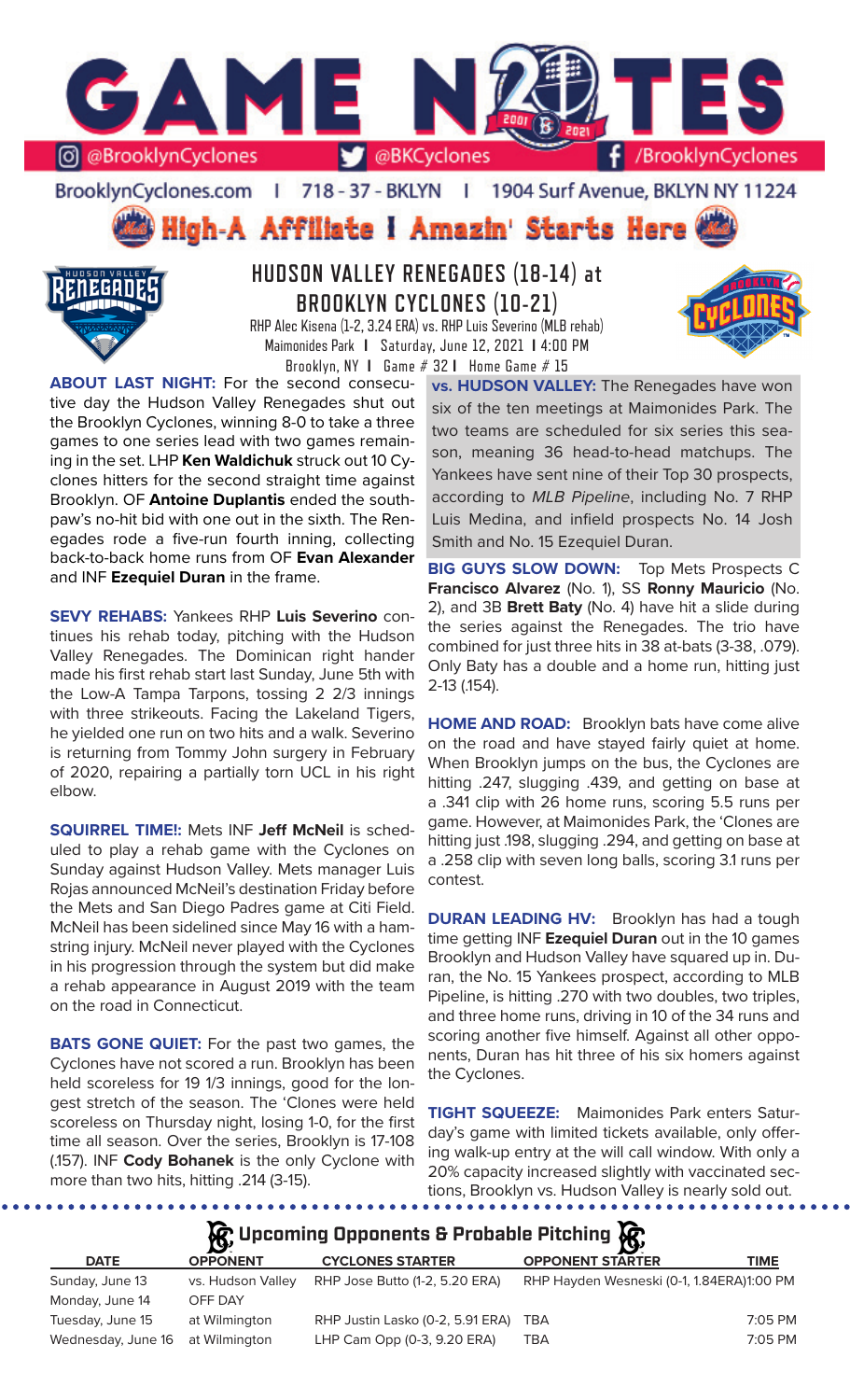## **JUNE 12 VS HUDSON VALLEY STARTING PITCHER PAGE 2** # 36 ALEC KISENA RHP **Height:** 6-5 **Weight:** 275 **Date of Birth:** October 12, 1995 **Age**: 25 **Hometown:** Seattle, Washington **How Obtained:** Signed as a minor league free agent, 2/25/19 Drafted: 16th round pick of the Detroit Tigers in 2015 College: Edmonds Community College (Washington) **MARAN**

**LAST TIME OUT:** Kisena tossed a gem, throwing five scoreless, no-hit innings against the Jersey Shore BlueClaws at FirstEnergy Park with five strikeouts. Slated to go three or four innings, Kisena blew past those totals, throwing an economical 67 pitches in five frames which is tied for his longest outing of the season.

| <b>Brooklyn Cyclones</b> |            |            |     |                |                |                |                |   |           |      |  |  |  |
|--------------------------|------------|------------|-----|----------------|----------------|----------------|----------------|---|-----------|------|--|--|--|
| <b>DATE</b>              | <b>OPP</b> | <b>DEC</b> | ΙP  | н              | R              | ER             | BB             | κ | <b>HR</b> | AVG  |  |  |  |
| 6/5                      | $@$ JS     |            | 5.0 | $\Omega$       | $\Omega$       | $\Omega$       |                | 5 | $\Omega$  | .164 |  |  |  |
| 5/29                     | <b>ABD</b> | L          | 21  | 3              | $\overline{2}$ | $\overline{2}$ | $\overline{2}$ | 6 | O         | .220 |  |  |  |
| 5/14                     | @GVL       |            | 41  | $\overline{2}$ | $\overline{2}$ | $\overline{2}$ | 4              | 3 | 1         | .194 |  |  |  |
| 5/8                      | @ASH       | W          | 5.0 | 4              | $\overline{2}$ | $\overline{2}$ | $\overline{2}$ | 8 | 1         | .222 |  |  |  |
|                          |            |            |     |                |                |                |                |   |           |      |  |  |  |
|                          | K%         |            |     | BB%            |                | HR/9           |                |   |           |      |  |  |  |
|                          |            |            |     |                |                |                |                |   |           |      |  |  |  |
|                          | 33%        |            |     | 13.6%          |                |                | 1.08           |   |           |      |  |  |  |
|                          |            |            |     |                |                |                |                |   |           |      |  |  |  |
| <b>BABIP</b>             |            |            |     |                | GB%            |                | <b>FIP</b>     |   |           |      |  |  |  |
|                          |            |            |     |                |                |                |                |   |           |      |  |  |  |
|                          |            |            |     |                | 42.4%          |                | 4.31           |   |           |      |  |  |  |
| .219                     |            |            |     |                |                |                |                |   |           |      |  |  |  |

**2021 GAME-BY-GAME**

**BACK IN BKLYN:** Alec Kisena makes his fifth High-A start, and seventh High-A appearance, as a professional on Saturday. Kisena made two relief appearances with Advanced-A St. Lucie in 2019. Kisena returns to the Cyclones where he pitched twice in 2019.

**GREET THE METS:** New York signed Kisena to a minor league deal in February 2019 after Kisena pitched for the Gateway Grizzlies in 2017 and 2018 in the Frontier League (independent)...Joined Low-A Columbia in late April.

**GATEWAY TO THE...EAST:** Combined to strike out 167 batters in 168.1 innings over 31 starts for the Grizzlies between 2017-18...Fanned 108 in 100.1 innings during his second season, putting together 9.7 strikeouts per nine.

**INJURY HISTORY:** Suffered a torn ACL during his time with the Detroit Tigers...Released by the organization during extended spring training in 2016.

**ORIGINS:** Drafted by the Tigers out of Edmonds Community College in 2015, pitching one season in the system with the GCL Tigers...Struck out 44 in 40 innings, posting a 2.25 ERA.

**SEATTLE START:** Grew up watching the Seattle Mariners with Randy Johnson and Edgar Martinez.

| <b>KISENA'S SEASON AND CAREER HIGHS</b> |                              |                               |  |  |  |  |  |  |  |  |  |
|-----------------------------------------|------------------------------|-------------------------------|--|--|--|--|--|--|--|--|--|
| 2021 Season                             |                              | Career                        |  |  |  |  |  |  |  |  |  |
| 8 (5/8 at Asheville)                    | <b>Strikeouts</b>            | 10 (7/11/15 vs. GCL Braves)   |  |  |  |  |  |  |  |  |  |
| None                                    | <b>Double Digit K Games</b>  | 1 (7/11/15 vs. GCL Braves)    |  |  |  |  |  |  |  |  |  |
| 4 (5/8 at Asheville)                    | <b>High Hits, Game</b>       | 8 (8/12/15 at GCL Braves)     |  |  |  |  |  |  |  |  |  |
| 1 (5/8 at Asheville)                    | High HR, Game                | 1 (5x, 5/13/21 at Asheville)  |  |  |  |  |  |  |  |  |  |
| 2 (5/8 at Asheville)                    | <b>High Runs, Game</b>       | 5 (2x, 6/13/19 vs. Lexington) |  |  |  |  |  |  |  |  |  |
| 2 (5/8 at Asheville)                    | <b>High Walks, Game</b>      | 3 (7x, 9/1/19 at Augusta)     |  |  |  |  |  |  |  |  |  |
| 5 (2x, 6/5 at Jersey Shore)             | <b>Innings Pitched, Game</b> | 6.2 (8/27/19)                 |  |  |  |  |  |  |  |  |  |
| None                                    | <b>Complete Games</b>        | None                          |  |  |  |  |  |  |  |  |  |
| None                                    | Shutouts                     | None                          |  |  |  |  |  |  |  |  |  |

|                 |   |   | CYCLONES STARTING PITCHER BREAKDOWN                   |     |              |
|-----------------|---|---|-------------------------------------------------------|-----|--------------|
| <b>STARTER</b>  |   |   | <b>GS Quality StartsRun SupportRS/Start BC Record</b> |     |              |
| Butto, Jose     | 6 | Ο | 31                                                    | 5.2 | $3-3$        |
| Kisena, Alec    |   |   | 22                                                    | 5.5 | $1 - 3$      |
| Lasko, Justin   |   |   | 3                                                     | 1.5 | $0 - 2$      |
| Opp, Cam        |   |   | 10                                                    | 2.5 | $1 - 3$      |
| Parsons, Hunter |   |   | 5                                                     | 5.0 | $1 - \Omega$ |
| Rojas, Oscar    |   | Ω | 21                                                    | 5.3 | $1 - 3$      |
| Vilera, Jaison  | 6 |   | 18                                                    | 3.0 | $0 - 6$      |
| Walker, Josh    |   |   |                                                       | 6.8 | $3-1$        |

|                  | <b>BROOKLYN CYCLONES PITCHING BREAKDOWN</b> |            |              |     |     |    |     |                |    |            |               |         |      |              |      |     |     |     |         |           |            |
|------------------|---------------------------------------------|------------|--------------|-----|-----|----|-----|----------------|----|------------|---------------|---------|------|--------------|------|-----|-----|-----|---------|-----------|------------|
|                  | W-L                                         | <b>ERA</b> | ΙP           | н   | R   | ER | BB. | к              | HR | <b>AVG</b> |               | W-L     | ERA  | ΙP           | н    | R   | ER  | BB  | K       | <b>HR</b> | <b>AVG</b> |
| <b>STARTERS</b>  | $5-16$                                      | 6.51       | 131.1        | 132 | 105 | 95 | -51 | 139            | 30 | .257       | <b>I</b> HOME | $4-10$  | 4.17 | 121.0 102    |      | 64  | 56  | 53  | 120     | 10        | .229       |
| <b>RELIEVERS</b> | $5-5$                                       | 3.88       | 130.0        | 111 |     | 56 | 69  | 151            | q  | 227        | I ROAD        | 6-11    | 6.09 | 140.1        | -141 | 112 | 95  | -67 | 170     | 29        | .247       |
| <b>TOTAL</b>     | 10-21                                       | 5.03       | 2611 243 176 |     |     |    |     | 146 120 290 39 |    | .242       | ' TOTAL       | $10-21$ | 5.03 | 2611 243 176 |      |     | 146 |     | 120 290 | -39       | .242       |
|                  |                                             |            |              |     |     |    |     |                |    |            |               |         |      |              |      |     |     |     |         |           |            |
|                  | <b>BULLPEN NOTES</b>                        |            |              |     |     |    |     |                |    |            |               |         |      |              |      |     |     |     |         |           |            |

-RHP Bryce Montes de Oca leads the relievers with a 30.9% strikeout rate, a .200 BABIP, and an 89% LOB%.

-RHP Brian Metoyer's 3.03 FIP is the lowest in the Cyclones bullpen.

-RHP Eric Orze has the bullpen's finest K-BB% (20.4%), posting a 25.9% K rate and a 5.6% BB rate.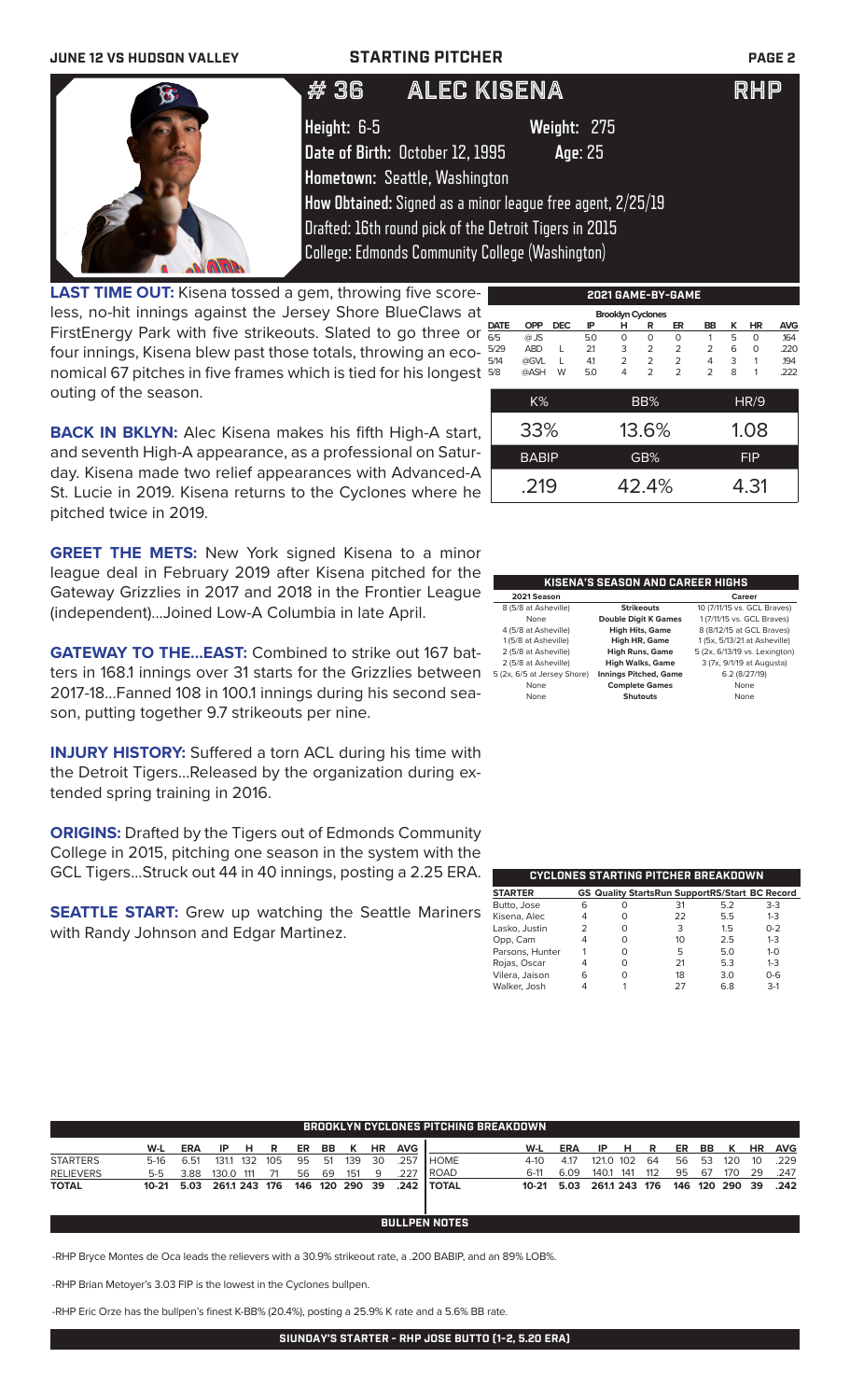### **JUNE 12 VS HUDSON VALLEY BATTING PAGES PAGE 3 # 22 BRETT BATY - INF .340, 5 HR, 28 RBI, .446 wOBA, wRC+ 181 Last Game:** 0-4 **Home:** 11-43 **Last HR:** 6/9 vs. Hudson Valley G2 **Season High, Hits:** 4 (5/19 vs. HV) **RISP:** 16-30 (.533) **Road:** 22-53 **Multi-Hit Games:** 10 (6/9 vs. Hudson Valley G2) **Season High, Runs:** 2 (5x, 6/9 vs. HV G2) **Streak: vs. HV:** 2-10 **Multi-RBI Games:** 8 (6/4 at Jersey Shore) **Season High, RBI:** 4 (2x, 6/3 at JS) **Season High, SB:** 1 (2x, 5/19 vs. HV) • Enters his third year in the Mets organization...Rated as the No. 4 prospect in the Mets system and the No. 94 prospect in baseball according to *MLB Pipeline* • Earned a non-roster invitation to Spring Training in 2021, collecting a double and a single in 10 games and 10 at-bats • Joined the Alternate Training Site in Brooklyn in 2020 • Spent the majority of his first pro season with Kingsport (R) before a promotion to Brooklyn to finish the 2019 season, winning the league title with the Cyclones • Committed to the University of Texas before being drafted in the first round (12th overall) in 2019 **# 11 CODY BOHANEK - INF .267, 2 HR, 3 RBI, .406 wOBA, wRC+ 156 Last Game:** 1-3, BB **Home:** 2-14 **Last HR:** 6/9 vs. Hudson Valley G1 **Season High, Hits:** 3 (5/5 at Asheville) **RISP:** 0-7 **Road:** 5-16 **Multi-Hit Games:** 1 (5/5 at Asheville) **Season High, Runs:** 2 (5/4 at Asheville) **Seaon High, RBI:** 1 (2x, 6/9 vs HV G1) **Season High, SB:**  • Enters his third year in the Mets organization and his fifth as a professional...Traded from Houston to the Mets in January of 2019 along with 3B J.D. Davis in exchange for OF Ross Adolph, INF Luis Santana, and C Scott Manea Returns from Triple-A Syracuse 5/12-6/8: 19 G, .185/.338/.278 (10-54) with three doubles, one triple and two RBIs. • Broke camp with Brooklyn: 5 G, .313/.500/.500 with a home run a two RBIs • Originally drafted by Houston in the 30th round of the 2017 MLB Draft. **# 2 RONNY MAURICIO - INF .235, 6 HR, 22 RBI, .316 wOBA, wRC+ 100 Last Game:** 0-3, BB **Home:** 6-47 **Last HR:** 6/5 at Jersey Shore **Season High, Hits:** 3 (2x, 5/16 at Greenville) **RISP:** 8-29 (.276) **Road:** 22-68 **Multi-Hit Games:** 4 (6/3 at Jersey Shore) **Season High, Runs:** 2 (4x,6/3 at JS) **Streak: vs. HV:** 0-12 **Multi-RBI Games:** 6 (6/5 at Jersey Shore) **Seaon High, RBI:** 4 (2x, 5/16 at Greeville) **Season High, SB:** 1 (5/23 vs. HV) • Enters his fifth year in the Mets organization...Rated as the No. 2 prospect in the Mets system and the No. 58 prospect in baseball according to *MLB Pipeline* • Non-roster invitee to Spring Training for the third consecutive season...Spent 2020 at the Mets Alternate Site and had one at-bat with the Tigres del Licey in the Dominican Winter League • Named a South Atlantic League mid-season All-Star with Columbia (A) in 2019 • Won the 2018 GCL Mets Sterling Award, given to the team's most valuable player...Signed with the Mets as a 16-year-old on July 2, 2017. **# 8 ANTOINE DUPLANTIS - OF .262, 1 HR, 5 RBI, .321 wOBA, wRC+ 103 Last Game:** 1-4 **Home:** 6-45 **Last HR:** 5/6 at Asheville **Season High, Hits:** 4 (5/16 at Greenville) **Risheville Season High, Hits:** 4 (5/16 at Greenville) **Risheville Risheville Season High, Runs:** 4 (5/16 at Green **RISP:** 5-19 (.263) **Road:** 20-62 **Multi-Hit Games:** 7 (6/6 at Jersey Shore) **Season High, Runs:** 4 (5/16 at Greenville)<br> **Road:** 20-62 **Multi-RBI Games:** 1 (5/12 at Greenville) **Season High, Runs:** 4 (5/16 at Greenville) **Season High, RBI:** 2 (5/12 at Greenville) **Season High, SB:** 1 (2x, 5/16 at Greenville) • Enters his third year in the Mets organization ...Spent his draft year with Brooklyn and scored the game-winning run against Lowell in the 2019 NYPL Championship • Recorded eight outfield assists in 47 games to lead Brooklyn in 2019 • Finished his LSU career with 359 hits, most in school history and second-most in SEC history behind fellow Mets MiLB outfielder Jake Mangum (383 hits)...Never finished a season at LSU hitting lower than .316 • Mets 12th round pick, 2019...Also drafted in the 19th round by Cleveland in 2018...Brother Armond, holds the world record in the pole vault with a height of 6.18m. **# 20 JOE GENORD - INF .211, 6 HR, 12 RBI, .303 wOBA, wRC+ 92 Last Game:** 0-2, BB **Home:** 6-39 **Last HR:** 6/1 at Jersey Shore **Season High, Hits:** 3 (2x, 5/19 vs. HV) **RISP:** 1-20 (.050) **Road:** 14-57 **Multi-Hit Games:** 3 (5/19 vs. Hudson Valley) **Season High, Runs:** 3 (2x, 5/19 vs. HV) **RISP:** 1-20 (050) **Strait Community of the Read:** 14-57 **Multi-Hit Games:** 3 (5/19 vs. Hudson Valley) **Season High, Runs:** 3 (2x, 5/19 vs. HV: 0-8 **Multi-RBI Games:** 3 (6/1 at Jersey Shore) **Season High, Runs:** 3 (2x, 5/1 **Season High, SB:**  • Enters his third year in the Mets organization...Named to the NYPL All-Star team and won a league title with Brooklyn in 2019 • Led the Cyclones with nine home runs and 44 RBIs...Earned Player of the Week honors with the Cyclones during the week of July 7. • Two-time All-AAC honoree who led USF in home runs in each of his three seasons Mets 9th round pick in 2019 out of South Florida • Also drafted by the Los Angeles Dodgers in the 19th round of the 2015 draft. **# 16 JOSE MENA - C .077, 0 HR, 2 RBI, .150 wOBA, wRC+ -4** Last Game: 0-3 **Home:** 0-13 **Home: 0-13 Last HR: Cames:** Cames: Cames: Season High, Hits: 1 (2x, 5/14 at Greenville)<br> **RISP:** 0-5 **Road: 2-13 Road: 2-13 Multi-Hit Games: Season High, Runs:** 1 (2x, 5/16 at Greenville) **RISP:** 0-5 **Road:** 2-13 **Multi-Hit Games: Season High, Runs:** 1 (2x, 5/16 at Greenville) **Streak: vs. HV:** 0-5 **Multi-RBI Games: Season High, RBI:** 1 (2x, 5/21 vs. HV) **Season High, SB:**  • Enters his sixth year in the Mets organization • Won a 2019 NYPL Championship with Brooklyn, posting his best offensive season as a professional, posting career highs in batting average, hits, home runs, RBIs, and runs • Has caught 81% of would-be base stealers (51 of 81) in his previous four seasons in the system. Signed with the Mets on June 22, 2016 as international free agent. **Last Game: 0-3 Home: 6-25 Last HR:** 5/23 vs. Hudson Valley **Season High, Hits:** 2 (5/23 vs. HV)<br> **RISP:** 3-10 **Road: 3-19 Road: 3-19 Multi-Hit Games:** 1 (5/23 vs. Hudson Valley) **Season High, Runs:** 2 (6/6 at JS) **RISP:** 3-10 **Road:** 3-19 **Multi-Hit Games:** 1 (5/23 vs. Hudson Valley) **Season High, Runs:** 2 (6/6 at JS) **Multi-RBI Games:** 1 (5/23 vs. Hudson Valley) **Season High, SB:** 1 (2x, 6/9 vs. HV G2) • Enters his third year in the Mets organization...Called up from Low-A St. Lucie on Saturday, May 22 • Hit .340 (17-50) in 14 games with the St. Lucie Mets in 2021, collecting three doubles and six walks with a stolen base • Spent his first few games as a pro with Brooklyn in 2019, hitting .136 in 16 games before being sent to the GCL Mets (37 G, .295/2/23/.413) • Drafted by the Mets out of Fresno State in the 6th round of the 2019 MLB Draft **# 9 ZACH ASHFORD - OF .205, 1 HR, 5 RBI, .282 wOBA, wRC+ 78 Last Game:** 0-3 **Home:** 3-22 **Last HR:** 6/4 at Jersey Shore **Season High, Hits:** 3 (6/6 at JS)<br> **RISP:** 3-10 **Risp:** 1 (2x, 6/4 at JS) **RISP:** 3-10 **Road: 7-22 Road: 7-22 Multi-Hit Games: 1** (6/6 at Jersey Shore) **Streak: Streak: Streak: Runs: 2** (6/4 at Jersey Shore) **Multi-RBI Games:** 2 (6/4 at Jersey Shore) **Season High, RBI:**  $4(6/6$  at JS)<br>**Season High, RBI:**  $4(6/3$  at JS) • Enters his fourth year in the Mets organization...Called up from Low-A St. Lucie on Monday, May 24...19 years old, turning 20 on November 19 • Ranks as the No. 1 prospect in the Mets system according to both *MLB Pipeline* and *Baseball America*...Ranked as No. 4 catching prospect in baseball and the No. 38 prospect in the game according to *MLB Pipeline* • Hit .417 (20-48) with five doubles, two home runs, and 12 RBIs in 15 games with St. Lucie...Struck out seven times and walked 15...went 2-for-4 in stolen bases • Non-roster invitee to Mets Spring Training...Signed with NYM as NDFA on July 2, 2018 **# 19 FRANCISCO ALVAREZ - C .227, 2 HR, 9 RBI, .331 wOBA, wRC+ 109**

**# 12 GERSON MOLINA - OF .135, 1 HR, 2 RBI, .208 wOBA, wRC+ 32 Last Game:** DNP **Home:** 5-22 **Last HR:** 6/9 vs. Hudson Valley G2 **Season High, Hits:** 2 (6/9 vs. HV G2) **RISP:** 0-13 (.000) **Road:** 2-30 **Multi-Hit Games:** 1 (6/9 vs. Hudson Valley G2) **Season High, Runs:** 1 (4x, 6/9 vs. HV G2) **Streak:** vs. HV: 2-6 **Multi-RBI Games:** 1 (6/9 vs. Hudson Valley G2) **Season High, RBI:** 2 (6/9 vs. HV G2)<br>Season High, SB: **Season High, SB:** 

• Enters his fourth season in the Mets organization, having played just one season

• Played 93 games with the Columbia Fireflies (A) in 2019...Struck out 106 times in 326 plate appearances (33% strikeout rate)

• Received a signing bonus of \$175,000 when he signed with the Mets on August 25, 2018

• Played four seasons in the Cuban National Series with Ciego de Avila, hitting .231 over 93 career games and just 26 plate appearances.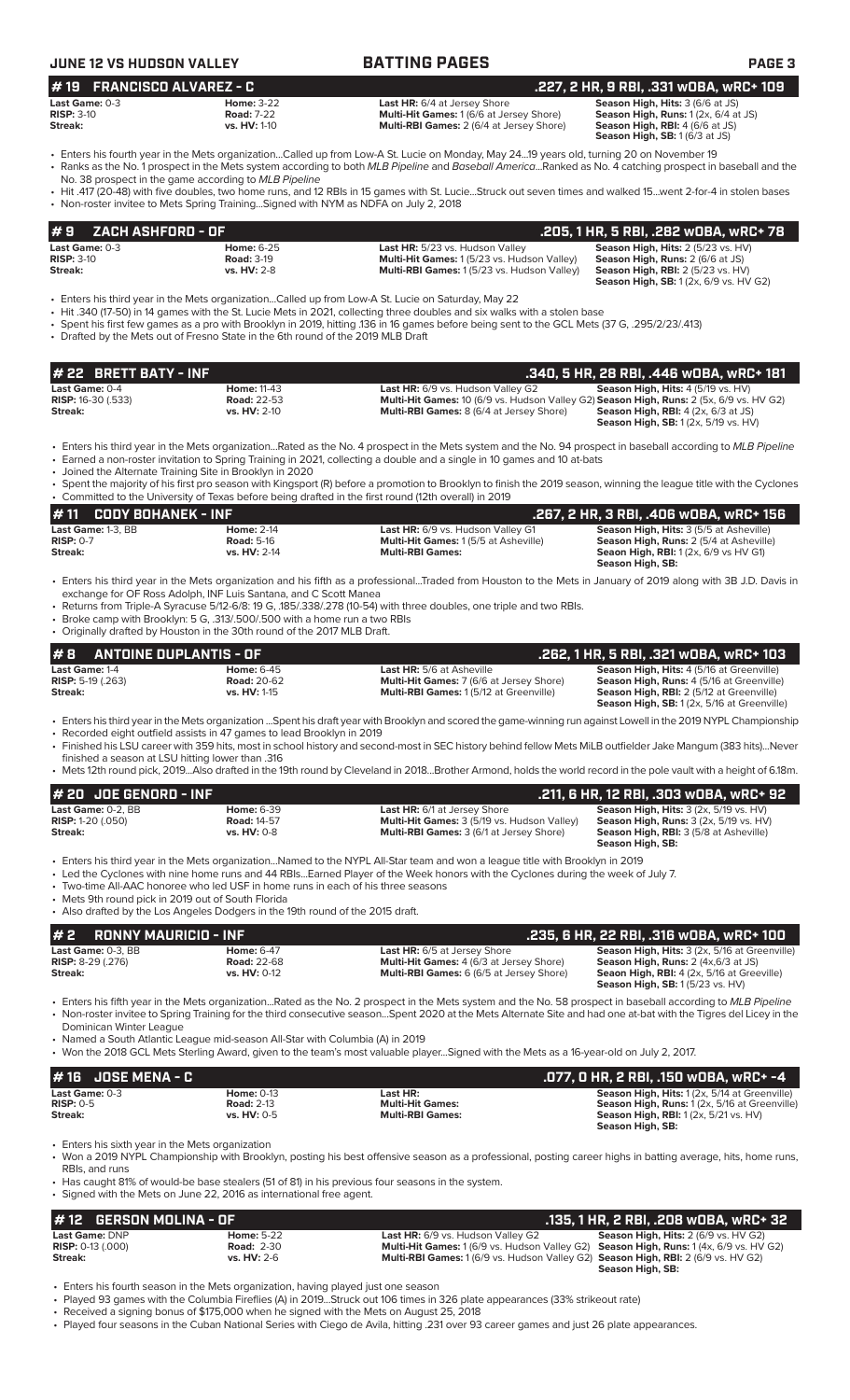| JUNE 12 VS HUDSON VALLEY                                       |                                                                                             | <b>BATTING PAGES</b>                                                                                                                                                                                                                                                                                                                                                                                   | PAGE 4                                                                                                                                         |
|----------------------------------------------------------------|---------------------------------------------------------------------------------------------|--------------------------------------------------------------------------------------------------------------------------------------------------------------------------------------------------------------------------------------------------------------------------------------------------------------------------------------------------------------------------------------------------------|------------------------------------------------------------------------------------------------------------------------------------------------|
| <b>LUKE RITTER - INF</b><br>#19                                |                                                                                             |                                                                                                                                                                                                                                                                                                                                                                                                        | .232, 4 HR, 13 RBI, .304 wOBA, wRC+ 92                                                                                                         |
| Last Game: 0-3<br>RISP: 3-26 (.115)<br>Streak:                 | <b>Home: 8-41</b><br><b>Road: 14-54</b><br>vs. HV: 2-10                                     | Last HR: 5/29 vs. Aberdeen<br>Multi-Hit Games: 5 (6/9 vs. Hudson Valley G1) Season High, Runs: 2 (5/8 at Asheville)<br>Multi-RBI Games: 3 (5/16 at Greenville)                                                                                                                                                                                                                                         | Season High, Hits: 3 (5/11 at Greenville)<br>Season High, RBI: 3 (5/16 at Greenville)<br>Season High, SB: 1(5/12 at Greenville)                |
| • Two-time First Team All-AAC honoree                          | • Led Brooklyn in 2019 in games played (68), runs (39), doubles (15), and walks (33)        | Enters his third year in the Mets organizationWon a New York-Penn League title with Brooklyn in 2019<br>• Mets 7th-round pick in 2019 from Wichita StateAlso drafted by the Minnesota Twins in the 37th round of the 2018 MLB Draft                                                                                                                                                                    |                                                                                                                                                |
|                                                                | • Played linebacker at Rockhurst High School and set the school record with 184 tackles.    |                                                                                                                                                                                                                                                                                                                                                                                                        |                                                                                                                                                |
| <b>LT STRUBLE - OF</b><br>#4<br>Last Game: DNP                 | <b>Home: 2-8</b>                                                                            | Last HR:                                                                                                                                                                                                                                                                                                                                                                                               | .250, 0 HR, 0 RBI, .365 w0BA, wRC+ 130<br>Season High, Hits: 1 (2x, 6/10 vs. HV)                                                               |
| <b>RISP: 0-3 (.000)</b><br><b>Streak:</b> 2 G (2-5)            | Road:<br>vs. HV: 2-8                                                                        | <b>Multi-Hit Games:</b><br><b>Multi-RBI Games:</b>                                                                                                                                                                                                                                                                                                                                                     | Season High, Runs: 1 (2x 5/21 vs. HV)<br><b>Season High, RBI:</b> 1 (5/19 vs. HV)<br>Season High, SB:                                          |
|                                                                | . Played in the GCL in 2019, hitting .231 over 18 games during his draft year               | • Enters his third year in the Mets organizationReturns 6/8 from Triple-A Syracusewent 1-2 with a walk in two gamesreceived from Low-A St Lucie on 5/18.<br>• With Brooklyn 5/19-5/23: 1-5Went 6-21 (.286) with three RBIs and four walks in seven games with the St. Lucie Mets to begin the year<br>• Selected by the Mets in the 29th round in 2019 out of Felician CollegeHails from Hammonton, NJ |                                                                                                                                                |
| #4<br><b>BLAKE TIBERI - INF/OF</b>                             |                                                                                             |                                                                                                                                                                                                                                                                                                                                                                                                        | .182, 0 HR, 1 RBI, .268 w0BA, wRC+ 70                                                                                                          |
| Last Game: DNP<br>RISP: 1-14 (.071)<br>Streak:                 | <b>Home: 4-17</b><br><b>Road: 6-43</b><br>$vs.$ JS: $0-3$                                   | Last HR:<br>Multi-Hit Games: 2 (5/27 vs. Aberdeen - G2)<br><b>Multi-RBI Games:</b>                                                                                                                                                                                                                                                                                                                     | Season High, Hits: 2 (2x, 5/27 vs. ABD G2)<br>Season High, Runs: 2 (5/22 vs. HV)<br>Season High, RBI: 1 (5/8 at Asheville)<br>Season High, SB: |
| after just five games                                          | • Has played second base, third base, left field and right field across more than 295 games | • Enters his sixth year in the Mets organizationReturns to Brooklyn for the first time since his pro debut year in 2016<br>• Spent parts of two seasons with Columbia and St. LucieUnderwent Tommy John surgery on his elbow on May 3, 2017, missing the remainder of the season<br>• Mets 3rd round draft pick in 2016 from Louisville2016 Third Team All-ACC in final year in college.               |                                                                                                                                                |
| <b>JUAN URIARTE - C</b><br>#17                                 |                                                                                             |                                                                                                                                                                                                                                                                                                                                                                                                        | .206, O HR, 1 RBI, .238 wOBA, wRC+ 51                                                                                                          |
| Last Game: DNP<br><b>RISP: 1-5</b><br><b>Streak:</b> 1 G (2-3) | <b>Home: 4-14</b><br><b>Road: 3-20</b><br>vs. HV: 2-3                                       | Last HR:<br>Multi-Hit Games: 1 (6/9 vs. Hudson Valley G2)<br><b>Multi-RBI Games:</b>                                                                                                                                                                                                                                                                                                                   | Season High, Hits: 1 (4x, 6/2 at JS)<br>Season High, Runs: 2 (5/19 vs. HV)<br><b>Season High, RBI:</b> 1 (6/9 vs. HV G2)<br>Season High, SB:   |
| • Signed with the Mets as a NDFA on July 4, 2014.              | • Caught 16 of 44 (36%) would-be base stealers in 2019.                                     | Enters his eighth year in the Mets organizationSpent 2019 with Columbia (A) and the GCL Mets (R)<br>• Injured in his first at-bat with Brooklyn in 2018 on Opening Day at Staten Island, missing the entire season<br>. Finished 10th in batting average in the Appalachian League with Kingsport in 2017, hitting .305                                                                                |                                                                                                                                                |
| # 10                                                           | <b>ANTHONY WALTERS - INF</b>                                                                |                                                                                                                                                                                                                                                                                                                                                                                                        | .150, 0 HR, 4 RBI, .238 w0BA, wRC+ 51                                                                                                          |
| Last Game: DNP                                                 | <b>Home: 5-19</b>                                                                           | Last HR:                                                                                                                                                                                                                                                                                                                                                                                               | Season High, Hits: 2 (2x, 5/22 vs. HV)                                                                                                         |
| <b>RISP: 4-13 (.308)</b><br><b>Streak:</b>                     | <b>Road: 1-21</b><br>vs. JS: 2-19                                                           | Multi-Hit Games: 2 (5/22 vs. Hudson Valley)<br>Multi-RBI Games: 2 (5/22 vs. Hudson Valley)                                                                                                                                                                                                                                                                                                             | Season High, Runs: 1(4x, 6/3 at JS)<br><b>Season High, RBI:</b> 2 (2x, 5/22 vs. HV)<br>Season High, SB:                                        |
|                                                                |                                                                                             | • Enters his second year and first season in the Mets organizationSelected as one of six by the Mets in the 2020 MLB Draft (3rd round - San Diego State)<br>• Drafted with teammate Casey Schmitt (SFG) in the top 100 picks of the MLB Draft, setting a mark for the first time two Aztecs have been drafted top 100 since                                                                            |                                                                                                                                                |

Taber Lee and current Cyclones pitching coach Royce Ring in 2002 • Hit .271 in just 16 games for the Aztecs in 2020...Transferred to SDSU from Mt. San Antonio College after the 2018 season

• Attended Cal and played one season with the Golden Bears in 2017

| <b>Hardest Hit Balls - 2021</b>           |                                   |                           |           |                 |      |                          |                           |           |                        |  |  |  |
|-------------------------------------------|-----------------------------------|---------------------------|-----------|-----------------|------|--------------------------|---------------------------|-----------|------------------------|--|--|--|
| Date                                      | Player                            | <b>Opponent</b>           | Exit Velo | Result          | Date | Player                   | <b>Opponent</b>           | Exit Velo | Result                 |  |  |  |
| 6/11                                      | Brett Baty                        | vs. Hudson Valley 111.2   |           | Ground Out      | 6/6  | <b>Francisco Alvarez</b> | at Jersev Shore           | 106.9     | Double                 |  |  |  |
| $\begin{array}{c} 6/1 \\ 6/6 \end{array}$ | Adrian Hernandez                  | at Jersev Shore           | 109.8     | <b>Home Run</b> | 6/6  | Joe Genord               | at Jersey Shore           | 106.6     | <b>Ground Ball Out</b> |  |  |  |
|                                           | Francisco Alvarez                 | at Jersev Shore           | 109.7     | Single          | 6/2  | Ronny Mauricio           | at Jersev Shore           | 106.3     | Sinale                 |  |  |  |
| 6/1                                       | Ronny Mauricio                    | at Jersey Shore           | 109.6     | Triple          | 6/1  | Brett Baty               | at Jersey Shore           | 106       | Home Run               |  |  |  |
| 6/1                                       | Francisco Alvarez at Jersey Shore |                           | 109.0     | <b>Home Run</b> | 6/9  | <b>Francisco Alvarez</b> | vs. Hudson VallevG1 105.7 |           | Ground Ball Single     |  |  |  |
| 5/25                                      | Francisco Alvarez vs. Aberdeen    |                           | 109       | Single          | 5/25 | <b>Francisco Alvarez</b> | vs. Aberdeen              | 105       | Line Drive Out         |  |  |  |
| 6/5                                       | Francisco Alvarez at Jersey Shore |                           | 108.7     | Ground Ball Out | 5/20 | Adrian Hernandez         | vs. Hudson Vallev         | 105       | Ground Ball Out        |  |  |  |
| 6/2                                       | Francisco Alvarez at Jersey Shore |                           | 108.7     | Single          | 5/27 | Brett Baty               | vs. Aberdeen G1           | 105       | Line Drive Sinale      |  |  |  |
| 6/9                                       | Brett Baty                        | vs. Hudson ValleyG2 107.3 |           | Double          | 6/2  | Juan Uriarte             | at Jersev Shore           | 104.9     | Single                 |  |  |  |
| 5/23                                      | Hayden Senger                     | vs. Hudson Valley         | 107       | <b>Home Run</b> | 6/2  | Brett Baty               | at Jersev Shore           | 104.8     | <b>Ground Ball Out</b> |  |  |  |
| 5/29                                      | Ronny Mauricio                    | vs. Aberdeen              | 107       | Line Drive Out  | 6/4  | <b>Francisco Alvarez</b> | at Jersev Shore           | 104.7     | Home Run               |  |  |  |

# **Recent Home Run Chart**

| Date | Player         | <b>Opponent</b>                   |           | Exit Velo Launch Angle | <b>Distance</b> | 6/4 |
|------|----------------|-----------------------------------|-----------|------------------------|-----------------|-----|
| 5/18 | Joe Genord     | vs. Hudson Valley                 |           |                        |                 | 6/5 |
| 5/23 | Zach Ashford   | vs. Hudson Valley                 | 99 mph    | 29.9                   | 394 ft.         |     |
|      | Hayden Senger  | vs. Hudson Valley                 | $107$ mph | 19.8                   | 407 ft.         | 6/6 |
| 5/29 | Luke Ritter    | vs. Aberdeen                      | 92 mph    | 35.7                   | 363 ft.         | 6/9 |
| 6/1  | Brett Baty     | at Jersey Shore                   | $106$ mph | 36.3                   | 379 ft.         |     |
|      | Joe Genord     | at Jersey Shore                   | $107$ mph | 27.5                   | 449 ft.         |     |
|      |                | Adrian Hernandez at Jersey Shore  | $109$ mph | 21.3                   | 388 ft          |     |
|      |                | Francisco Alvarez at Jersey Shore | $109$ mph | 20.38                  | 416 ft.         |     |
| 6/3  | Brett Baty     | at Jersey Shore                   | $107$ mph | 25                     | 413 ft.         |     |
|      | Brett Baty     | at Jersey Shore                   |           |                        |                 |     |
|      | Ronny Mauricio | at Jersey Shore                   |           |                        |                 |     |

| 6/4 |                   | Francisco Alvarez at Jersey Shore 104.7 mph |        | 29.9 | 407 ft. |
|-----|-------------------|---------------------------------------------|--------|------|---------|
| 6/5 | Ronny Mauricio    | at Jersey Shore 102 mph                     |        | 30.2 | 447 ft. |
|     | Joe Genord        | at Jersey Shore                             | 99 mph | 25   | 384 ft. |
| 6/6 | Brett Baty        | at Jersey Shore 97.4 mph                    |        | 26.3 | 387 ft. |
| 6/9 | Cody Bohanek      | vs. Hudson Valley 103 mph                   |        | 27   | 405 ft. |
|     | Gerson Molina     | vs. Hudson Valley 98.4 mph                  |        | 29   | 390 ft. |
|     | <b>Brett Baty</b> | vs. Hudson Valley 91 mph                    |        | 32   | 342 ft. |
|     |                   |                                             |        |      |         |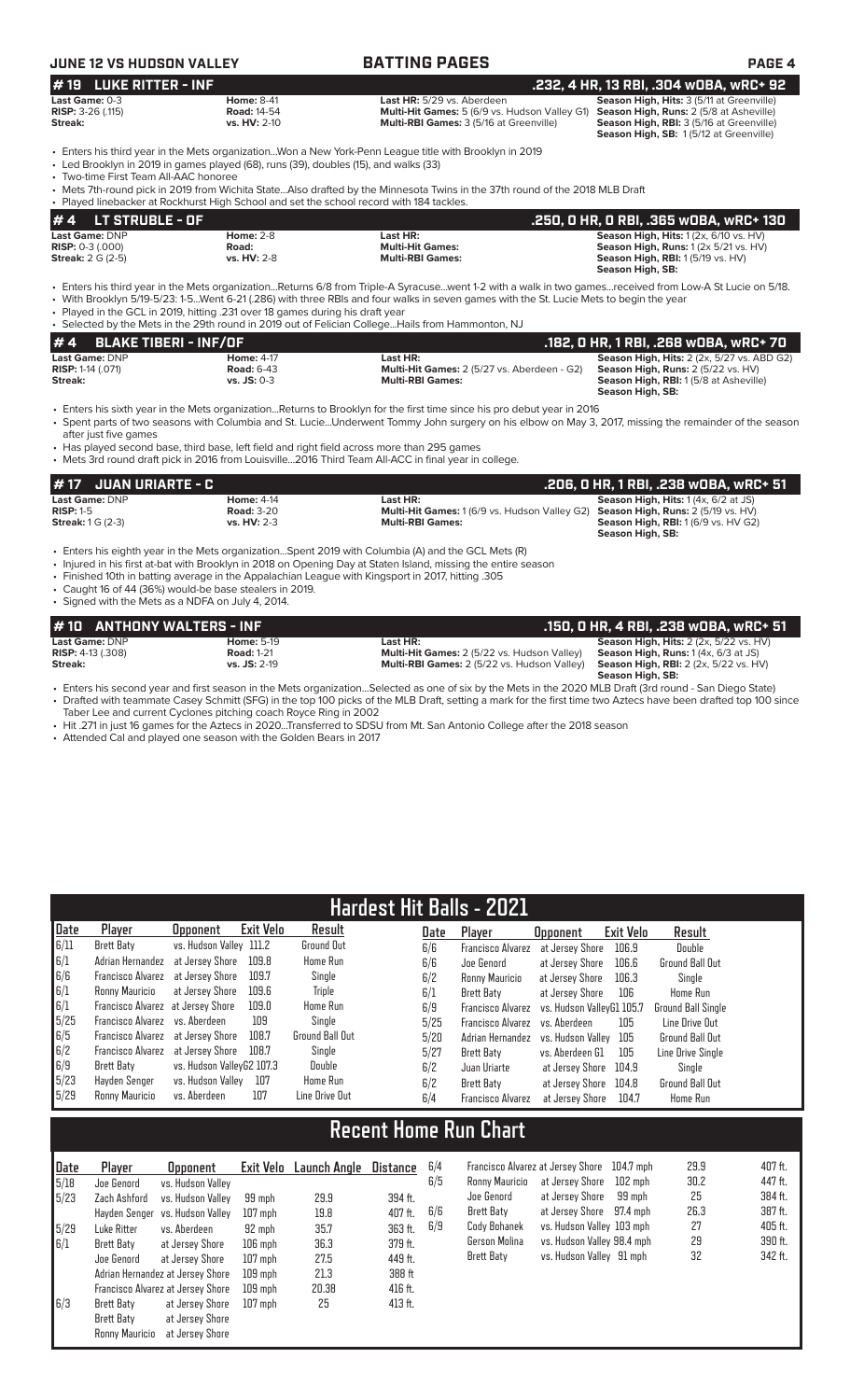| #18                       |                                                                                                                                                                                                                                                                                                                                                                                                                                                                                                                                                                                                                                                                                                                                                                                                                                                                                                                                                                                                                                                                                                                                                                                                                                                                                                                                                                                                                                                                                                                                                                                                                                                                                                                                                                                                                                                                                                                                                                                                                                                                                                                                                                                                                                                                                                                                                                                                                                                                                                                                                                                                                                                                                                                                                                                                                                                                                                                                                                                                                                                                                                                                                                                                                                                                                                                                                                                                                                                                                                                                                                                                                                                                                                                                                                                                                                                                                                                                                                                                                                                                                                                                                                                                                                                                                                                                                                                                                                                                                                                                                                                                                                                                                                                                                                                                                                                                                                                                                                                                                                                                                                                                                                                                                                                                                                                                                                                                                                                                                                                                                                                                                                                                                                                                                                                                                                                                                                                                                                                                                                                                                                                                                                                                                                                                                                                                                                                                                                                                                                                                                                                                                                                                                                                                                                                                                                                                                                                                                                                                                                                                                                                                                                                                                                                                                                                                                                                                                                                                                                                                                                                                                                                                                                                                                                                                                                                                              |                                        |          |                 |     |   |   |              |    |                |    |
|---------------------------|------------------------------------------------------------------------------------------------------------------------------------------------------------------------------------------------------------------------------------------------------------------------------------------------------------------------------------------------------------------------------------------------------------------------------------------------------------------------------------------------------------------------------------------------------------------------------------------------------------------------------------------------------------------------------------------------------------------------------------------------------------------------------------------------------------------------------------------------------------------------------------------------------------------------------------------------------------------------------------------------------------------------------------------------------------------------------------------------------------------------------------------------------------------------------------------------------------------------------------------------------------------------------------------------------------------------------------------------------------------------------------------------------------------------------------------------------------------------------------------------------------------------------------------------------------------------------------------------------------------------------------------------------------------------------------------------------------------------------------------------------------------------------------------------------------------------------------------------------------------------------------------------------------------------------------------------------------------------------------------------------------------------------------------------------------------------------------------------------------------------------------------------------------------------------------------------------------------------------------------------------------------------------------------------------------------------------------------------------------------------------------------------------------------------------------------------------------------------------------------------------------------------------------------------------------------------------------------------------------------------------------------------------------------------------------------------------------------------------------------------------------------------------------------------------------------------------------------------------------------------------------------------------------------------------------------------------------------------------------------------------------------------------------------------------------------------------------------------------------------------------------------------------------------------------------------------------------------------------------------------------------------------------------------------------------------------------------------------------------------------------------------------------------------------------------------------------------------------------------------------------------------------------------------------------------------------------------------------------------------------------------------------------------------------------------------------------------------------------------------------------------------------------------------------------------------------------------------------------------------------------------------------------------------------------------------------------------------------------------------------------------------------------------------------------------------------------------------------------------------------------------------------------------------------------------------------------------------------------------------------------------------------------------------------------------------------------------------------------------------------------------------------------------------------------------------------------------------------------------------------------------------------------------------------------------------------------------------------------------------------------------------------------------------------------------------------------------------------------------------------------------------------------------------------------------------------------------------------------------------------------------------------------------------------------------------------------------------------------------------------------------------------------------------------------------------------------------------------------------------------------------------------------------------------------------------------------------------------------------------------------------------------------------------------------------------------------------------------------------------------------------------------------------------------------------------------------------------------------------------------------------------------------------------------------------------------------------------------------------------------------------------------------------------------------------------------------------------------------------------------------------------------------------------------------------------------------------------------------------------------------------------------------------------------------------------------------------------------------------------------------------------------------------------------------------------------------------------------------------------------------------------------------------------------------------------------------------------------------------------------------------------------------------------------------------------------------------------------------------------------------------------------------------------------------------------------------------------------------------------------------------------------------------------------------------------------------------------------------------------------------------------------------------------------------------------------------------------------------------------------------------------------------------------------------------------------------------------------------------------------------------------------------------------------------------------------------------------------------------------------------------------------------------------------------------------------------------------------------------------------------------------------------------------------------------------------------------------------------------------------------------------------------------------------------------------------------------------------------------------------------------------------------------------------------------------------------------------------------------------------------------------------------------------------------------------------------------------------------------------------------------------------------------------------------------------------------------------------------------------------------------------------------------------------------------------------------------------------------------------------------|----------------------------------------|----------|-----------------|-----|---|---|--------------|----|----------------|----|
| Last App: 6/11 vs. HV     | Last Loss: 5/18 vs. HV                                                                                                                                                                                                                                                                                                                                                                                                                                                                                                                                                                                                                                                                                                                                                                                                                                                                                                                                                                                                                                                                                                                                                                                                                                                                                                                                                                                                                                                                                                                                                                                                                                                                                                                                                                                                                                                                                                                                                                                                                                                                                                                                                                                                                                                                                                                                                                                                                                                                                                                                                                                                                                                                                                                                                                                                                                                                                                                                                                                                                                                                                                                                                                                                                                                                                                                                                                                                                                                                                                                                                                                                                                                                                                                                                                                                                                                                                                                                                                                                                                                                                                                                                                                                                                                                                                                                                                                                                                                                                                                                                                                                                                                                                                                                                                                                                                                                                                                                                                                                                                                                                                                                                                                                                                                                                                                                                                                                                                                                                                                                                                                                                                                                                                                                                                                                                                                                                                                                                                                                                                                                                                                                                                                                                                                                                                                                                                                                                                                                                                                                                                                                                                                                                                                                                                                                                                                                                                                                                                                                                                                                                                                                                                                                                                                                                                                                                                                                                                                                                                                                                                                                                                                                                                                                                                                                                                                       | SV/OP (Last):                          | Holds:   |                 |     |   |   |              |    |                |    |
| Leadoff: 1-12             |                                                                                                                                                                                                                                                                                                                                                                                                                                                                                                                                                                                                                                                                                                                                                                                                                                                                                                                                                                                                                                                                                                                                                                                                                                                                                                                                                                                                                                                                                                                                                                                                                                                                                                                                                                                                                                                                                                                                                                                                                                                                                                                                                                                                                                                                                                                                                                                                                                                                                                                                                                                                                                                                                                                                                                                                                                                                                                                                                                                                                                                                                                                                                                                                                                                                                                                                                                                                                                                                                                                                                                                                                                                                                                                                                                                                                                                                                                                                                                                                                                                                                                                                                                                                                                                                                                                                                                                                                                                                                                                                                                                                                                                                                                                                                                                                                                                                                                                                                                                                                                                                                                                                                                                                                                                                                                                                                                                                                                                                                                                                                                                                                                                                                                                                                                                                                                                                                                                                                                                                                                                                                                                                                                                                                                                                                                                                                                                                                                                                                                                                                                                                                                                                                                                                                                                                                                                                                                                                                                                                                                                                                                                                                                                                                                                                                                                                                                                                                                                                                                                                                                                                                                                                                                                                                                                                                                                                              |                                        |          | OPP<br>DATE     | IP  | н | R | ER           | BB | К              | HI |
|                           |                                                                                                                                                                                                                                                                                                                                                                                                                                                                                                                                                                                                                                                                                                                                                                                                                                                                                                                                                                                                                                                                                                                                                                                                                                                                                                                                                                                                                                                                                                                                                                                                                                                                                                                                                                                                                                                                                                                                                                                                                                                                                                                                                                                                                                                                                                                                                                                                                                                                                                                                                                                                                                                                                                                                                                                                                                                                                                                                                                                                                                                                                                                                                                                                                                                                                                                                                                                                                                                                                                                                                                                                                                                                                                                                                                                                                                                                                                                                                                                                                                                                                                                                                                                                                                                                                                                                                                                                                                                                                                                                                                                                                                                                                                                                                                                                                                                                                                                                                                                                                                                                                                                                                                                                                                                                                                                                                                                                                                                                                                                                                                                                                                                                                                                                                                                                                                                                                                                                                                                                                                                                                                                                                                                                                                                                                                                                                                                                                                                                                                                                                                                                                                                                                                                                                                                                                                                                                                                                                                                                                                                                                                                                                                                                                                                                                                                                                                                                                                                                                                                                                                                                                                                                                                                                                                                                                                                                              |                                        |          |                 |     |   |   |              |    |                |    |
|                           |                                                                                                                                                                                                                                                                                                                                                                                                                                                                                                                                                                                                                                                                                                                                                                                                                                                                                                                                                                                                                                                                                                                                                                                                                                                                                                                                                                                                                                                                                                                                                                                                                                                                                                                                                                                                                                                                                                                                                                                                                                                                                                                                                                                                                                                                                                                                                                                                                                                                                                                                                                                                                                                                                                                                                                                                                                                                                                                                                                                                                                                                                                                                                                                                                                                                                                                                                                                                                                                                                                                                                                                                                                                                                                                                                                                                                                                                                                                                                                                                                                                                                                                                                                                                                                                                                                                                                                                                                                                                                                                                                                                                                                                                                                                                                                                                                                                                                                                                                                                                                                                                                                                                                                                                                                                                                                                                                                                                                                                                                                                                                                                                                                                                                                                                                                                                                                                                                                                                                                                                                                                                                                                                                                                                                                                                                                                                                                                                                                                                                                                                                                                                                                                                                                                                                                                                                                                                                                                                                                                                                                                                                                                                                                                                                                                                                                                                                                                                                                                                                                                                                                                                                                                                                                                                                                                                                                                                              |                                        |          |                 |     |   |   |              |    |                |    |
| tory                      |                                                                                                                                                                                                                                                                                                                                                                                                                                                                                                                                                                                                                                                                                                                                                                                                                                                                                                                                                                                                                                                                                                                                                                                                                                                                                                                                                                                                                                                                                                                                                                                                                                                                                                                                                                                                                                                                                                                                                                                                                                                                                                                                                                                                                                                                                                                                                                                                                                                                                                                                                                                                                                                                                                                                                                                                                                                                                                                                                                                                                                                                                                                                                                                                                                                                                                                                                                                                                                                                                                                                                                                                                                                                                                                                                                                                                                                                                                                                                                                                                                                                                                                                                                                                                                                                                                                                                                                                                                                                                                                                                                                                                                                                                                                                                                                                                                                                                                                                                                                                                                                                                                                                                                                                                                                                                                                                                                                                                                                                                                                                                                                                                                                                                                                                                                                                                                                                                                                                                                                                                                                                                                                                                                                                                                                                                                                                                                                                                                                                                                                                                                                                                                                                                                                                                                                                                                                                                                                                                                                                                                                                                                                                                                                                                                                                                                                                                                                                                                                                                                                                                                                                                                                                                                                                                                                                                                                                              |                                        |          |                 |     |   |   |              |    |                |    |
|                           |                                                                                                                                                                                                                                                                                                                                                                                                                                                                                                                                                                                                                                                                                                                                                                                                                                                                                                                                                                                                                                                                                                                                                                                                                                                                                                                                                                                                                                                                                                                                                                                                                                                                                                                                                                                                                                                                                                                                                                                                                                                                                                                                                                                                                                                                                                                                                                                                                                                                                                                                                                                                                                                                                                                                                                                                                                                                                                                                                                                                                                                                                                                                                                                                                                                                                                                                                                                                                                                                                                                                                                                                                                                                                                                                                                                                                                                                                                                                                                                                                                                                                                                                                                                                                                                                                                                                                                                                                                                                                                                                                                                                                                                                                                                                                                                                                                                                                                                                                                                                                                                                                                                                                                                                                                                                                                                                                                                                                                                                                                                                                                                                                                                                                                                                                                                                                                                                                                                                                                                                                                                                                                                                                                                                                                                                                                                                                                                                                                                                                                                                                                                                                                                                                                                                                                                                                                                                                                                                                                                                                                                                                                                                                                                                                                                                                                                                                                                                                                                                                                                                                                                                                                                                                                                                                                                                                                                                              |                                        |          |                 |     |   |   |              |    |                |    |
|                           |                                                                                                                                                                                                                                                                                                                                                                                                                                                                                                                                                                                                                                                                                                                                                                                                                                                                                                                                                                                                                                                                                                                                                                                                                                                                                                                                                                                                                                                                                                                                                                                                                                                                                                                                                                                                                                                                                                                                                                                                                                                                                                                                                                                                                                                                                                                                                                                                                                                                                                                                                                                                                                                                                                                                                                                                                                                                                                                                                                                                                                                                                                                                                                                                                                                                                                                                                                                                                                                                                                                                                                                                                                                                                                                                                                                                                                                                                                                                                                                                                                                                                                                                                                                                                                                                                                                                                                                                                                                                                                                                                                                                                                                                                                                                                                                                                                                                                                                                                                                                                                                                                                                                                                                                                                                                                                                                                                                                                                                                                                                                                                                                                                                                                                                                                                                                                                                                                                                                                                                                                                                                                                                                                                                                                                                                                                                                                                                                                                                                                                                                                                                                                                                                                                                                                                                                                                                                                                                                                                                                                                                                                                                                                                                                                                                                                                                                                                                                                                                                                                                                                                                                                                                                                                                                                                                                                                                                              |                                        |          |                 |     |   |   |              |    |                |    |
| #5                        |                                                                                                                                                                                                                                                                                                                                                                                                                                                                                                                                                                                                                                                                                                                                                                                                                                                                                                                                                                                                                                                                                                                                                                                                                                                                                                                                                                                                                                                                                                                                                                                                                                                                                                                                                                                                                                                                                                                                                                                                                                                                                                                                                                                                                                                                                                                                                                                                                                                                                                                                                                                                                                                                                                                                                                                                                                                                                                                                                                                                                                                                                                                                                                                                                                                                                                                                                                                                                                                                                                                                                                                                                                                                                                                                                                                                                                                                                                                                                                                                                                                                                                                                                                                                                                                                                                                                                                                                                                                                                                                                                                                                                                                                                                                                                                                                                                                                                                                                                                                                                                                                                                                                                                                                                                                                                                                                                                                                                                                                                                                                                                                                                                                                                                                                                                                                                                                                                                                                                                                                                                                                                                                                                                                                                                                                                                                                                                                                                                                                                                                                                                                                                                                                                                                                                                                                                                                                                                                                                                                                                                                                                                                                                                                                                                                                                                                                                                                                                                                                                                                                                                                                                                                                                                                                                                                                                                                                              |                                        |          |                 |     |   |   |              |    |                |    |
|                           | <b>ANDREW EDWARDS - LHP</b><br>27% K%, 11% BB%, 2.40 ERA, 0 SV<br><b>LAST FIVE APPEARANCES</b><br><b>ANDREW EDWARDS</b><br><b>Inherited Runners/Stranded: 4/4</b><br><b>DEC</b><br>2<br>Enters his third year in the Mets organizationStruck out the final batter in Game 3 of the 2019<br>0<br>0<br>5/22 vs. HV<br>2.0<br>0<br>0<br>$\Omega$<br>5/27 vs. ABD G1<br>0<br>$\mathbf{1}$<br>1<br>$\circ$<br>NYPL Championship Series to win Brooklyn's first outright minor league baseball title in team his-<br>1.0<br>1<br>0<br>0<br>$\circ$<br>2<br>1<br>6/2<br>@ JS<br>2.0<br>$\mathbf{1}$<br>0<br>2<br>2<br>$\overline{2}$<br>0<br>1<br>6/6<br>@ JS<br>1.1<br>1<br>• Spent the entire 2019 season with the Cyclones, collecting three saves<br>$\circ$<br>$\circ$<br>$\circ$<br>$\mathbf{1}$<br>4<br>0<br>6/12<br>HV<br>2.0<br>. Went to New Mexico State for two seasons after pitching a pair of campaigns for Central Arizona.<br><b>BRIAN METOYER</b><br><b>BRIAN METOYER - RHP</b><br>30.2 K%, 12.7 BB%, 4.40 ERA, 0 SV<br><b>DEC</b><br>IP<br>R<br>Κ<br>DATE<br>OPP<br>н<br>ER<br>BB<br>HI<br>Last App: 6/9 vs HV G1 Last Loss: 5/15 at GVL<br><b>SV/OP (Last):</b> 1/1 (6/3 at JS)<br>$\overline{2}$<br>Holds:<br>2.0<br>$\mathbf 0$<br>$\circ$<br>$\mathbf 0$<br>$\circ$<br>5/19<br>vs. HV<br>0<br>Leadoff: 4-9, 2 BB, HBP Inherited Runners/Stranded: 4/3<br>5/23<br>$\mathbf 0$<br>$\mathbf 0$<br>$\mathbf{1}$<br>vs. HV<br>2.0<br>0<br>$\mathbf{1}$<br>0<br>$\overline{2}$<br>2<br>5/29 vs. ABD<br>1.1<br>1<br>$\mathbf{1}$<br>$\mathbf{1}$<br>0<br>Enters his fourth year in the Mets orgWon a New York Penn League title with Brooklyn in 2019 •<br>5<br>6/3<br>@ JS<br>2.0<br>3<br>1<br>$\circ$<br>0<br>SV<br>1<br>• Struck out 40 batters over 28.2 innings with BrooklynSpent his first professional season with<br>3<br>vs. HV G1<br>$\circ$<br>$\circ$<br>2<br>0<br>6/9<br>1.1<br>$\circ$<br><b>GCL Mets and Kingsport Mets</b><br><b>BRYCE MONTES DE OCA</b><br>• Joins Ronnie Robbins (30th, 1981 - Toronto) as the only two LSU-Alexandria Generals to be<br>R<br>OPP<br><b>DEC</b><br>IP<br>Н<br>ER<br>Κ<br>HI<br>DATE<br>BB<br>drafted by a MLB team in school history<br>2<br>5/22<br>vs. HV<br>1.0<br>0<br>0<br>0<br>1<br>0<br>• Native of Natchitoches (NACK-ah-tish), the oldest city in Louisiana (est. 1714).<br>3<br>2<br>$\overline{2}$<br>2<br>2<br>5/25 vs. ABD<br>2.0<br>0<br>0<br>$\circ$<br>$\mathbf{1}$<br>5/29 vs. ABD<br>1.0<br>0<br>$\mathbf{1}$<br>0<br><b>BRYCE MONTES DE OCA - RHP</b><br>30.9 K%, 20 BB%, 1.59 ERA, 0 SV<br>$\circ$<br>$\circ$<br>$\overline{4}$<br>6/3<br>@ JS<br>W<br>1.2<br>$\mathbf{1}$<br>$\mathbf{1}$<br>$\Omega$<br><b>Last Loss:</b><br>SV/OP (Last):<br>Holds: 1<br>$\Omega$<br>$\overline{2}$<br>$\overline{2}$<br>6/9 vs. HV G2 SV<br>2.0<br>$\circ$<br>$\circ$<br>0<br><b>Inherited Runners/Stranded: 2/2</b><br><b>COLBY MORRIS</b><br>• Enters his fourth year in the Mets orgHas not pitched as a professional due to injuries<br>DATE<br>OPP<br><b>DEC</b><br>IP<br>Н<br>R<br>ER<br>BB<br>Κ<br>HI<br>• Underwent Tommy John surgery as a high school junior and missed 2016 after having ulnar<br>1<br>$\circ$<br>$5/14*$<br>$@$ DBT*<br>1.0<br>1<br>$\circ$<br>$\mathbf{1}$<br>$\circ$<br>1.0<br>3<br>3<br>$\mathbf{1}$<br>5/20<br>vs. HV<br>4<br>$\mathbf{1}$<br>0<br>6/1<br>@ JS<br>1.2<br>$\mathbf{1}$<br>$\mathbf{1}$<br>$\mathbf{1}$<br>4<br>$\mathbf{1}$<br>1<br>• Previously drafted by Washington in the 15th round of the 2017 MLB Draft and by the Chicago<br>$\overline{2}$<br>$\overline{2}$<br>3<br>6/6<br>1.2<br>$\mathbf{1}$<br>$\circ$<br>@ JS<br>1<br>White Sox in the 14th round of the 2015 MLB Draft.<br>2.1<br>3<br>$\mathbf{1}$<br>$\Omega$<br>6/12<br>vs. HV<br>1<br>1<br>0<br><b>COLBY MORRIS - RHP</b><br>19 K%, 17 BB%, 7.27 ERA, 0 SV<br>*Pitched with Low-A St. Lucie<br>SV/OP (Last):<br>Holds:<br><b>Last Loss:</b><br><b>ERIC ORZE</b><br><b>Inherited Runners/Stranded: 2/0</b><br>DATE<br>OPP<br>DEC<br>IP<br>Н<br>R<br>ER<br>BB<br>Κ<br>HI<br>3<br>$\mathbf{1}$<br>0<br>$\circ$<br>5/16<br>@GVL<br>L<br>0.2<br>$\mathbf{1}$<br>$\mathbf{1}$<br>• Enters his first season in the Mets organizationcalled up from Low-A St. Lucie on May 20<br>vs. HV<br>2.0<br>0<br>$\circ$<br>3<br>5/21<br><b>SV</b><br>$\circ$<br>$\circ$<br>0<br>• Made four scoreless appearances in relief for the St. Lucie Mets to being 2021<br>5/27 vs. ABD G1<br>1.2<br>2<br>$\circ$<br>$\circ$<br>$\mathbf{1}$<br>$\mathbf{1}$<br>0<br>• Minor League free agent signingpitched at Middlebury in Vermont<br>$\circ$<br>$\circ$<br>1<br>$\circ$<br>6/3<br>@ JS<br>2.1<br>$\mathbf{1}$<br>$\mathbf{1}$<br>3<br>$\circ$<br><b>ERIC ORZE - RHP</b><br>6/9 vs HV G2 W<br>2.0<br>$\circ$<br>0<br>$\circ$<br>0<br>25.9 K%, 5.6 BB%, 3.46 ERA, 1 SV<br><b>MICHEL OTANEZ</b><br><b>SV/OP (Last):</b> 1/1 (5/21 vs. HV)<br>Last App: 6/9 vs HV G2 Last Loss: 5/16 at GVL<br>Holds:<br>DATE<br>OPP<br><b>DEC</b><br>IP<br>н<br>R<br>ER<br>BB<br>Κ<br>HI<br>Inherited Runners/Stranded: 6/3<br>5/23<br>$\mathbf 0$<br>$\circ$<br>$\circ$<br>vs. HV<br>1.0<br>$\mathbf{1}$<br>1<br>0<br>• Enters his second year and first full season in the Mets organization<br>5/29 vs. ABD<br>$\overline{2}$<br>1.1<br>$\mathbf{1}$<br>1<br>$\mathbf{1}$<br>4<br>1<br>. One of six draft picks by the Mets in the 2020 MLB Draftfinal selection for the club<br>$\circ$<br>$\mathbf 0$<br>$\circ$<br>$\mathbf 0$<br>$\circ$<br>6/2<br>@ JS<br>1.0<br>0<br>• Two-time cancer survivor, beating testicular cancer and stage-zero melanoma<br>$\mathbf{1}$<br>0<br>$\circ$<br>6/6<br>@ JS<br>1.0<br>$\mathbf{1}$<br>1<br>4<br>$\circ$<br>$\Omega$<br>• Struck out 29 batters over 19.2 innings with Univ. New Orleans in '20 as Saturday starter.<br>6/10<br>vs. HV<br>1.0<br>$\circ$<br>$\Omega$<br>1<br>O<br><b>HUNTER PARSONS</b><br>26 K%, 22 BB%, 10.24 ERA, 0 SV<br><b>MICHEL OTANEZ - RHP</b><br>IP<br>R<br>DATE<br>OPP<br>DEC<br>н<br>ER<br>BB<br>К<br>HI<br>Last App: 6/10 vs. HV Last Loss:<br>SV/OP (Last): 0/1 (BS at GVL)<br>Holds: 1<br>$\circ$<br>0<br>$\circ$<br>5/18* @PMB*<br>W<br>3.0<br>2<br>4<br>$\circ$<br>Inherited Runners/Stranded: 4/0<br>2<br>$\mathbf{1}$<br>$\circ$<br>5/22<br>vs. HV<br>0.1<br>1<br>0<br>0<br>$\circ$<br>3<br>5/25 vs. ABD<br>2.0<br>$\mathbf{1}$<br>0<br>$\mathbf{1}$<br>0<br>• Enters his sixth year in the Mets orgNo. 26 prospect in the system according to MLB Pipeline<br>$\overline{2}$<br>5<br>6/5<br>@ JS<br>3.0<br>2<br>2<br>2<br>• Returns to Brooklyn for the second assignment in a row<br>6/9 vs. HV G2<br>3<br>3.0<br>2<br>3<br>3<br>1<br>1<br>• Pitched with the Cyclones and won an NYPL title in 2019 and also spent time with Kingsport<br><b>MITCH RAGAN</b><br>• Missed 2017 due to injuryStruck out 21 batters in 21.1 innings with the DSL Mets1 in 2016.<br>DATE OPP<br>DEC<br>IP<br>Н<br>$\mathsf{R}$<br>ER<br>Κ<br>H <sub>1</sub><br>BB<br><b>HUNTER PARSONS - RHP</b><br>27.7 K%, 12.8 BB%, 4.09 ERA, 0 SV<br>3<br>5/7<br>@ASH<br>2.2<br>3<br>0<br>2<br>0<br>1<br>5/12<br>SV<br>2.0<br>1<br>0<br>0<br>0<br>3<br>@GVL<br>0<br>Last App: 6/9 vs. HV G2 Last Loss:<br>SV/OP (Last):<br>Holds:<br>5/16<br>@GVL<br>Н<br>2.0<br>0<br>0<br>1<br>1<br>1<br>0<br><b>Inherited Runners/Stranded: 4/2</b><br>6/5<br>@ JS<br>0.1<br>3<br>3<br>2<br>0<br>0<br>BS, L<br>1<br>• Enters his third year in the Mets orgCalled up from Low-A St. Lucie on May 20<br>$\circ$<br>6/12<br>vs. HV<br>1.0<br>0<br>0<br>1<br>1<br>0<br>• Made four relief appearances with the Mets (A-), striking out 18 in 10 innings (45% K rate).<br><b>ALLAN WINANS</b><br>• Pitched with the Cyclones and won an NYPL title in 2019<br>IP<br>DATE OPP<br><b>DEC</b><br>R<br>ER<br>BB<br>Κ<br>H<br>HI<br>5/23 vs. HV<br>2.0<br>1<br>$\mathbf{1}$<br>1<br>1<br>0<br>0 |                                        |          |                 |     |   |   |              |    |                |    |
|                           |                                                                                                                                                                                                                                                                                                                                                                                                                                                                                                                                                                                                                                                                                                                                                                                                                                                                                                                                                                                                                                                                                                                                                                                                                                                                                                                                                                                                                                                                                                                                                                                                                                                                                                                                                                                                                                                                                                                                                                                                                                                                                                                                                                                                                                                                                                                                                                                                                                                                                                                                                                                                                                                                                                                                                                                                                                                                                                                                                                                                                                                                                                                                                                                                                                                                                                                                                                                                                                                                                                                                                                                                                                                                                                                                                                                                                                                                                                                                                                                                                                                                                                                                                                                                                                                                                                                                                                                                                                                                                                                                                                                                                                                                                                                                                                                                                                                                                                                                                                                                                                                                                                                                                                                                                                                                                                                                                                                                                                                                                                                                                                                                                                                                                                                                                                                                                                                                                                                                                                                                                                                                                                                                                                                                                                                                                                                                                                                                                                                                                                                                                                                                                                                                                                                                                                                                                                                                                                                                                                                                                                                                                                                                                                                                                                                                                                                                                                                                                                                                                                                                                                                                                                                                                                                                                                                                                                                                              |                                        |          |                 |     |   |   |              |    |                |    |
|                           |                                                                                                                                                                                                                                                                                                                                                                                                                                                                                                                                                                                                                                                                                                                                                                                                                                                                                                                                                                                                                                                                                                                                                                                                                                                                                                                                                                                                                                                                                                                                                                                                                                                                                                                                                                                                                                                                                                                                                                                                                                                                                                                                                                                                                                                                                                                                                                                                                                                                                                                                                                                                                                                                                                                                                                                                                                                                                                                                                                                                                                                                                                                                                                                                                                                                                                                                                                                                                                                                                                                                                                                                                                                                                                                                                                                                                                                                                                                                                                                                                                                                                                                                                                                                                                                                                                                                                                                                                                                                                                                                                                                                                                                                                                                                                                                                                                                                                                                                                                                                                                                                                                                                                                                                                                                                                                                                                                                                                                                                                                                                                                                                                                                                                                                                                                                                                                                                                                                                                                                                                                                                                                                                                                                                                                                                                                                                                                                                                                                                                                                                                                                                                                                                                                                                                                                                                                                                                                                                                                                                                                                                                                                                                                                                                                                                                                                                                                                                                                                                                                                                                                                                                                                                                                                                                                                                                                                                              |                                        |          |                 |     |   |   |              |    |                |    |
|                           |                                                                                                                                                                                                                                                                                                                                                                                                                                                                                                                                                                                                                                                                                                                                                                                                                                                                                                                                                                                                                                                                                                                                                                                                                                                                                                                                                                                                                                                                                                                                                                                                                                                                                                                                                                                                                                                                                                                                                                                                                                                                                                                                                                                                                                                                                                                                                                                                                                                                                                                                                                                                                                                                                                                                                                                                                                                                                                                                                                                                                                                                                                                                                                                                                                                                                                                                                                                                                                                                                                                                                                                                                                                                                                                                                                                                                                                                                                                                                                                                                                                                                                                                                                                                                                                                                                                                                                                                                                                                                                                                                                                                                                                                                                                                                                                                                                                                                                                                                                                                                                                                                                                                                                                                                                                                                                                                                                                                                                                                                                                                                                                                                                                                                                                                                                                                                                                                                                                                                                                                                                                                                                                                                                                                                                                                                                                                                                                                                                                                                                                                                                                                                                                                                                                                                                                                                                                                                                                                                                                                                                                                                                                                                                                                                                                                                                                                                                                                                                                                                                                                                                                                                                                                                                                                                                                                                                                                              |                                        |          |                 |     |   |   |              |    |                |    |
|                           |                                                                                                                                                                                                                                                                                                                                                                                                                                                                                                                                                                                                                                                                                                                                                                                                                                                                                                                                                                                                                                                                                                                                                                                                                                                                                                                                                                                                                                                                                                                                                                                                                                                                                                                                                                                                                                                                                                                                                                                                                                                                                                                                                                                                                                                                                                                                                                                                                                                                                                                                                                                                                                                                                                                                                                                                                                                                                                                                                                                                                                                                                                                                                                                                                                                                                                                                                                                                                                                                                                                                                                                                                                                                                                                                                                                                                                                                                                                                                                                                                                                                                                                                                                                                                                                                                                                                                                                                                                                                                                                                                                                                                                                                                                                                                                                                                                                                                                                                                                                                                                                                                                                                                                                                                                                                                                                                                                                                                                                                                                                                                                                                                                                                                                                                                                                                                                                                                                                                                                                                                                                                                                                                                                                                                                                                                                                                                                                                                                                                                                                                                                                                                                                                                                                                                                                                                                                                                                                                                                                                                                                                                                                                                                                                                                                                                                                                                                                                                                                                                                                                                                                                                                                                                                                                                                                                                                                                              |                                        |          |                 |     |   |   |              |    |                |    |
|                           |                                                                                                                                                                                                                                                                                                                                                                                                                                                                                                                                                                                                                                                                                                                                                                                                                                                                                                                                                                                                                                                                                                                                                                                                                                                                                                                                                                                                                                                                                                                                                                                                                                                                                                                                                                                                                                                                                                                                                                                                                                                                                                                                                                                                                                                                                                                                                                                                                                                                                                                                                                                                                                                                                                                                                                                                                                                                                                                                                                                                                                                                                                                                                                                                                                                                                                                                                                                                                                                                                                                                                                                                                                                                                                                                                                                                                                                                                                                                                                                                                                                                                                                                                                                                                                                                                                                                                                                                                                                                                                                                                                                                                                                                                                                                                                                                                                                                                                                                                                                                                                                                                                                                                                                                                                                                                                                                                                                                                                                                                                                                                                                                                                                                                                                                                                                                                                                                                                                                                                                                                                                                                                                                                                                                                                                                                                                                                                                                                                                                                                                                                                                                                                                                                                                                                                                                                                                                                                                                                                                                                                                                                                                                                                                                                                                                                                                                                                                                                                                                                                                                                                                                                                                                                                                                                                                                                                                                              |                                        |          |                 |     |   |   |              |    |                |    |
|                           |                                                                                                                                                                                                                                                                                                                                                                                                                                                                                                                                                                                                                                                                                                                                                                                                                                                                                                                                                                                                                                                                                                                                                                                                                                                                                                                                                                                                                                                                                                                                                                                                                                                                                                                                                                                                                                                                                                                                                                                                                                                                                                                                                                                                                                                                                                                                                                                                                                                                                                                                                                                                                                                                                                                                                                                                                                                                                                                                                                                                                                                                                                                                                                                                                                                                                                                                                                                                                                                                                                                                                                                                                                                                                                                                                                                                                                                                                                                                                                                                                                                                                                                                                                                                                                                                                                                                                                                                                                                                                                                                                                                                                                                                                                                                                                                                                                                                                                                                                                                                                                                                                                                                                                                                                                                                                                                                                                                                                                                                                                                                                                                                                                                                                                                                                                                                                                                                                                                                                                                                                                                                                                                                                                                                                                                                                                                                                                                                                                                                                                                                                                                                                                                                                                                                                                                                                                                                                                                                                                                                                                                                                                                                                                                                                                                                                                                                                                                                                                                                                                                                                                                                                                                                                                                                                                                                                                                                              |                                        |          |                 |     |   |   |              |    |                |    |
|                           |                                                                                                                                                                                                                                                                                                                                                                                                                                                                                                                                                                                                                                                                                                                                                                                                                                                                                                                                                                                                                                                                                                                                                                                                                                                                                                                                                                                                                                                                                                                                                                                                                                                                                                                                                                                                                                                                                                                                                                                                                                                                                                                                                                                                                                                                                                                                                                                                                                                                                                                                                                                                                                                                                                                                                                                                                                                                                                                                                                                                                                                                                                                                                                                                                                                                                                                                                                                                                                                                                                                                                                                                                                                                                                                                                                                                                                                                                                                                                                                                                                                                                                                                                                                                                                                                                                                                                                                                                                                                                                                                                                                                                                                                                                                                                                                                                                                                                                                                                                                                                                                                                                                                                                                                                                                                                                                                                                                                                                                                                                                                                                                                                                                                                                                                                                                                                                                                                                                                                                                                                                                                                                                                                                                                                                                                                                                                                                                                                                                                                                                                                                                                                                                                                                                                                                                                                                                                                                                                                                                                                                                                                                                                                                                                                                                                                                                                                                                                                                                                                                                                                                                                                                                                                                                                                                                                                                                                              |                                        |          |                 |     |   |   |              |    |                |    |
|                           |                                                                                                                                                                                                                                                                                                                                                                                                                                                                                                                                                                                                                                                                                                                                                                                                                                                                                                                                                                                                                                                                                                                                                                                                                                                                                                                                                                                                                                                                                                                                                                                                                                                                                                                                                                                                                                                                                                                                                                                                                                                                                                                                                                                                                                                                                                                                                                                                                                                                                                                                                                                                                                                                                                                                                                                                                                                                                                                                                                                                                                                                                                                                                                                                                                                                                                                                                                                                                                                                                                                                                                                                                                                                                                                                                                                                                                                                                                                                                                                                                                                                                                                                                                                                                                                                                                                                                                                                                                                                                                                                                                                                                                                                                                                                                                                                                                                                                                                                                                                                                                                                                                                                                                                                                                                                                                                                                                                                                                                                                                                                                                                                                                                                                                                                                                                                                                                                                                                                                                                                                                                                                                                                                                                                                                                                                                                                                                                                                                                                                                                                                                                                                                                                                                                                                                                                                                                                                                                                                                                                                                                                                                                                                                                                                                                                                                                                                                                                                                                                                                                                                                                                                                                                                                                                                                                                                                                                              |                                        |          |                 |     |   |   |              |    |                |    |
| #43                       |                                                                                                                                                                                                                                                                                                                                                                                                                                                                                                                                                                                                                                                                                                                                                                                                                                                                                                                                                                                                                                                                                                                                                                                                                                                                                                                                                                                                                                                                                                                                                                                                                                                                                                                                                                                                                                                                                                                                                                                                                                                                                                                                                                                                                                                                                                                                                                                                                                                                                                                                                                                                                                                                                                                                                                                                                                                                                                                                                                                                                                                                                                                                                                                                                                                                                                                                                                                                                                                                                                                                                                                                                                                                                                                                                                                                                                                                                                                                                                                                                                                                                                                                                                                                                                                                                                                                                                                                                                                                                                                                                                                                                                                                                                                                                                                                                                                                                                                                                                                                                                                                                                                                                                                                                                                                                                                                                                                                                                                                                                                                                                                                                                                                                                                                                                                                                                                                                                                                                                                                                                                                                                                                                                                                                                                                                                                                                                                                                                                                                                                                                                                                                                                                                                                                                                                                                                                                                                                                                                                                                                                                                                                                                                                                                                                                                                                                                                                                                                                                                                                                                                                                                                                                                                                                                                                                                                                                              |                                        |          |                 |     |   |   |              |    |                |    |
| Last App: 6/3 at JS       |                                                                                                                                                                                                                                                                                                                                                                                                                                                                                                                                                                                                                                                                                                                                                                                                                                                                                                                                                                                                                                                                                                                                                                                                                                                                                                                                                                                                                                                                                                                                                                                                                                                                                                                                                                                                                                                                                                                                                                                                                                                                                                                                                                                                                                                                                                                                                                                                                                                                                                                                                                                                                                                                                                                                                                                                                                                                                                                                                                                                                                                                                                                                                                                                                                                                                                                                                                                                                                                                                                                                                                                                                                                                                                                                                                                                                                                                                                                                                                                                                                                                                                                                                                                                                                                                                                                                                                                                                                                                                                                                                                                                                                                                                                                                                                                                                                                                                                                                                                                                                                                                                                                                                                                                                                                                                                                                                                                                                                                                                                                                                                                                                                                                                                                                                                                                                                                                                                                                                                                                                                                                                                                                                                                                                                                                                                                                                                                                                                                                                                                                                                                                                                                                                                                                                                                                                                                                                                                                                                                                                                                                                                                                                                                                                                                                                                                                                                                                                                                                                                                                                                                                                                                                                                                                                                                                                                                                              |                                        |          |                 |     |   |   |              |    |                |    |
| <b>Leadoff: 1-7, 2 BB</b> |                                                                                                                                                                                                                                                                                                                                                                                                                                                                                                                                                                                                                                                                                                                                                                                                                                                                                                                                                                                                                                                                                                                                                                                                                                                                                                                                                                                                                                                                                                                                                                                                                                                                                                                                                                                                                                                                                                                                                                                                                                                                                                                                                                                                                                                                                                                                                                                                                                                                                                                                                                                                                                                                                                                                                                                                                                                                                                                                                                                                                                                                                                                                                                                                                                                                                                                                                                                                                                                                                                                                                                                                                                                                                                                                                                                                                                                                                                                                                                                                                                                                                                                                                                                                                                                                                                                                                                                                                                                                                                                                                                                                                                                                                                                                                                                                                                                                                                                                                                                                                                                                                                                                                                                                                                                                                                                                                                                                                                                                                                                                                                                                                                                                                                                                                                                                                                                                                                                                                                                                                                                                                                                                                                                                                                                                                                                                                                                                                                                                                                                                                                                                                                                                                                                                                                                                                                                                                                                                                                                                                                                                                                                                                                                                                                                                                                                                                                                                                                                                                                                                                                                                                                                                                                                                                                                                                                                                              |                                        |          |                 |     |   |   |              |    |                |    |
|                           |                                                                                                                                                                                                                                                                                                                                                                                                                                                                                                                                                                                                                                                                                                                                                                                                                                                                                                                                                                                                                                                                                                                                                                                                                                                                                                                                                                                                                                                                                                                                                                                                                                                                                                                                                                                                                                                                                                                                                                                                                                                                                                                                                                                                                                                                                                                                                                                                                                                                                                                                                                                                                                                                                                                                                                                                                                                                                                                                                                                                                                                                                                                                                                                                                                                                                                                                                                                                                                                                                                                                                                                                                                                                                                                                                                                                                                                                                                                                                                                                                                                                                                                                                                                                                                                                                                                                                                                                                                                                                                                                                                                                                                                                                                                                                                                                                                                                                                                                                                                                                                                                                                                                                                                                                                                                                                                                                                                                                                                                                                                                                                                                                                                                                                                                                                                                                                                                                                                                                                                                                                                                                                                                                                                                                                                                                                                                                                                                                                                                                                                                                                                                                                                                                                                                                                                                                                                                                                                                                                                                                                                                                                                                                                                                                                                                                                                                                                                                                                                                                                                                                                                                                                                                                                                                                                                                                                                                              |                                        |          |                 |     |   |   |              |    |                |    |
|                           |                                                                                                                                                                                                                                                                                                                                                                                                                                                                                                                                                                                                                                                                                                                                                                                                                                                                                                                                                                                                                                                                                                                                                                                                                                                                                                                                                                                                                                                                                                                                                                                                                                                                                                                                                                                                                                                                                                                                                                                                                                                                                                                                                                                                                                                                                                                                                                                                                                                                                                                                                                                                                                                                                                                                                                                                                                                                                                                                                                                                                                                                                                                                                                                                                                                                                                                                                                                                                                                                                                                                                                                                                                                                                                                                                                                                                                                                                                                                                                                                                                                                                                                                                                                                                                                                                                                                                                                                                                                                                                                                                                                                                                                                                                                                                                                                                                                                                                                                                                                                                                                                                                                                                                                                                                                                                                                                                                                                                                                                                                                                                                                                                                                                                                                                                                                                                                                                                                                                                                                                                                                                                                                                                                                                                                                                                                                                                                                                                                                                                                                                                                                                                                                                                                                                                                                                                                                                                                                                                                                                                                                                                                                                                                                                                                                                                                                                                                                                                                                                                                                                                                                                                                                                                                                                                                                                                                                                              |                                        |          |                 |     |   |   |              |    |                |    |
| nerve transposition       |                                                                                                                                                                                                                                                                                                                                                                                                                                                                                                                                                                                                                                                                                                                                                                                                                                                                                                                                                                                                                                                                                                                                                                                                                                                                                                                                                                                                                                                                                                                                                                                                                                                                                                                                                                                                                                                                                                                                                                                                                                                                                                                                                                                                                                                                                                                                                                                                                                                                                                                                                                                                                                                                                                                                                                                                                                                                                                                                                                                                                                                                                                                                                                                                                                                                                                                                                                                                                                                                                                                                                                                                                                                                                                                                                                                                                                                                                                                                                                                                                                                                                                                                                                                                                                                                                                                                                                                                                                                                                                                                                                                                                                                                                                                                                                                                                                                                                                                                                                                                                                                                                                                                                                                                                                                                                                                                                                                                                                                                                                                                                                                                                                                                                                                                                                                                                                                                                                                                                                                                                                                                                                                                                                                                                                                                                                                                                                                                                                                                                                                                                                                                                                                                                                                                                                                                                                                                                                                                                                                                                                                                                                                                                                                                                                                                                                                                                                                                                                                                                                                                                                                                                                                                                                                                                                                                                                                                              |                                        |          |                 |     |   |   |              |    |                |    |
|                           |                                                                                                                                                                                                                                                                                                                                                                                                                                                                                                                                                                                                                                                                                                                                                                                                                                                                                                                                                                                                                                                                                                                                                                                                                                                                                                                                                                                                                                                                                                                                                                                                                                                                                                                                                                                                                                                                                                                                                                                                                                                                                                                                                                                                                                                                                                                                                                                                                                                                                                                                                                                                                                                                                                                                                                                                                                                                                                                                                                                                                                                                                                                                                                                                                                                                                                                                                                                                                                                                                                                                                                                                                                                                                                                                                                                                                                                                                                                                                                                                                                                                                                                                                                                                                                                                                                                                                                                                                                                                                                                                                                                                                                                                                                                                                                                                                                                                                                                                                                                                                                                                                                                                                                                                                                                                                                                                                                                                                                                                                                                                                                                                                                                                                                                                                                                                                                                                                                                                                                                                                                                                                                                                                                                                                                                                                                                                                                                                                                                                                                                                                                                                                                                                                                                                                                                                                                                                                                                                                                                                                                                                                                                                                                                                                                                                                                                                                                                                                                                                                                                                                                                                                                                                                                                                                                                                                                                                              |                                        |          |                 |     |   |   |              |    |                |    |
|                           |                                                                                                                                                                                                                                                                                                                                                                                                                                                                                                                                                                                                                                                                                                                                                                                                                                                                                                                                                                                                                                                                                                                                                                                                                                                                                                                                                                                                                                                                                                                                                                                                                                                                                                                                                                                                                                                                                                                                                                                                                                                                                                                                                                                                                                                                                                                                                                                                                                                                                                                                                                                                                                                                                                                                                                                                                                                                                                                                                                                                                                                                                                                                                                                                                                                                                                                                                                                                                                                                                                                                                                                                                                                                                                                                                                                                                                                                                                                                                                                                                                                                                                                                                                                                                                                                                                                                                                                                                                                                                                                                                                                                                                                                                                                                                                                                                                                                                                                                                                                                                                                                                                                                                                                                                                                                                                                                                                                                                                                                                                                                                                                                                                                                                                                                                                                                                                                                                                                                                                                                                                                                                                                                                                                                                                                                                                                                                                                                                                                                                                                                                                                                                                                                                                                                                                                                                                                                                                                                                                                                                                                                                                                                                                                                                                                                                                                                                                                                                                                                                                                                                                                                                                                                                                                                                                                                                                                                              |                                        |          |                 |     |   |   |              |    |                |    |
|                           |                                                                                                                                                                                                                                                                                                                                                                                                                                                                                                                                                                                                                                                                                                                                                                                                                                                                                                                                                                                                                                                                                                                                                                                                                                                                                                                                                                                                                                                                                                                                                                                                                                                                                                                                                                                                                                                                                                                                                                                                                                                                                                                                                                                                                                                                                                                                                                                                                                                                                                                                                                                                                                                                                                                                                                                                                                                                                                                                                                                                                                                                                                                                                                                                                                                                                                                                                                                                                                                                                                                                                                                                                                                                                                                                                                                                                                                                                                                                                                                                                                                                                                                                                                                                                                                                                                                                                                                                                                                                                                                                                                                                                                                                                                                                                                                                                                                                                                                                                                                                                                                                                                                                                                                                                                                                                                                                                                                                                                                                                                                                                                                                                                                                                                                                                                                                                                                                                                                                                                                                                                                                                                                                                                                                                                                                                                                                                                                                                                                                                                                                                                                                                                                                                                                                                                                                                                                                                                                                                                                                                                                                                                                                                                                                                                                                                                                                                                                                                                                                                                                                                                                                                                                                                                                                                                                                                                                                              |                                        |          |                 |     |   |   |              |    |                |    |
| #38                       |                                                                                                                                                                                                                                                                                                                                                                                                                                                                                                                                                                                                                                                                                                                                                                                                                                                                                                                                                                                                                                                                                                                                                                                                                                                                                                                                                                                                                                                                                                                                                                                                                                                                                                                                                                                                                                                                                                                                                                                                                                                                                                                                                                                                                                                                                                                                                                                                                                                                                                                                                                                                                                                                                                                                                                                                                                                                                                                                                                                                                                                                                                                                                                                                                                                                                                                                                                                                                                                                                                                                                                                                                                                                                                                                                                                                                                                                                                                                                                                                                                                                                                                                                                                                                                                                                                                                                                                                                                                                                                                                                                                                                                                                                                                                                                                                                                                                                                                                                                                                                                                                                                                                                                                                                                                                                                                                                                                                                                                                                                                                                                                                                                                                                                                                                                                                                                                                                                                                                                                                                                                                                                                                                                                                                                                                                                                                                                                                                                                                                                                                                                                                                                                                                                                                                                                                                                                                                                                                                                                                                                                                                                                                                                                                                                                                                                                                                                                                                                                                                                                                                                                                                                                                                                                                                                                                                                                                              |                                        |          |                 |     |   |   |              |    |                |    |
| Last App: 6/11 vs HV      |                                                                                                                                                                                                                                                                                                                                                                                                                                                                                                                                                                                                                                                                                                                                                                                                                                                                                                                                                                                                                                                                                                                                                                                                                                                                                                                                                                                                                                                                                                                                                                                                                                                                                                                                                                                                                                                                                                                                                                                                                                                                                                                                                                                                                                                                                                                                                                                                                                                                                                                                                                                                                                                                                                                                                                                                                                                                                                                                                                                                                                                                                                                                                                                                                                                                                                                                                                                                                                                                                                                                                                                                                                                                                                                                                                                                                                                                                                                                                                                                                                                                                                                                                                                                                                                                                                                                                                                                                                                                                                                                                                                                                                                                                                                                                                                                                                                                                                                                                                                                                                                                                                                                                                                                                                                                                                                                                                                                                                                                                                                                                                                                                                                                                                                                                                                                                                                                                                                                                                                                                                                                                                                                                                                                                                                                                                                                                                                                                                                                                                                                                                                                                                                                                                                                                                                                                                                                                                                                                                                                                                                                                                                                                                                                                                                                                                                                                                                                                                                                                                                                                                                                                                                                                                                                                                                                                                                                              |                                        |          |                 |     |   |   |              |    |                |    |
| <b>Leadoff: 2-5, 2 BB</b> |                                                                                                                                                                                                                                                                                                                                                                                                                                                                                                                                                                                                                                                                                                                                                                                                                                                                                                                                                                                                                                                                                                                                                                                                                                                                                                                                                                                                                                                                                                                                                                                                                                                                                                                                                                                                                                                                                                                                                                                                                                                                                                                                                                                                                                                                                                                                                                                                                                                                                                                                                                                                                                                                                                                                                                                                                                                                                                                                                                                                                                                                                                                                                                                                                                                                                                                                                                                                                                                                                                                                                                                                                                                                                                                                                                                                                                                                                                                                                                                                                                                                                                                                                                                                                                                                                                                                                                                                                                                                                                                                                                                                                                                                                                                                                                                                                                                                                                                                                                                                                                                                                                                                                                                                                                                                                                                                                                                                                                                                                                                                                                                                                                                                                                                                                                                                                                                                                                                                                                                                                                                                                                                                                                                                                                                                                                                                                                                                                                                                                                                                                                                                                                                                                                                                                                                                                                                                                                                                                                                                                                                                                                                                                                                                                                                                                                                                                                                                                                                                                                                                                                                                                                                                                                                                                                                                                                                                              |                                        |          |                 |     |   |   |              |    |                |    |
|                           |                                                                                                                                                                                                                                                                                                                                                                                                                                                                                                                                                                                                                                                                                                                                                                                                                                                                                                                                                                                                                                                                                                                                                                                                                                                                                                                                                                                                                                                                                                                                                                                                                                                                                                                                                                                                                                                                                                                                                                                                                                                                                                                                                                                                                                                                                                                                                                                                                                                                                                                                                                                                                                                                                                                                                                                                                                                                                                                                                                                                                                                                                                                                                                                                                                                                                                                                                                                                                                                                                                                                                                                                                                                                                                                                                                                                                                                                                                                                                                                                                                                                                                                                                                                                                                                                                                                                                                                                                                                                                                                                                                                                                                                                                                                                                                                                                                                                                                                                                                                                                                                                                                                                                                                                                                                                                                                                                                                                                                                                                                                                                                                                                                                                                                                                                                                                                                                                                                                                                                                                                                                                                                                                                                                                                                                                                                                                                                                                                                                                                                                                                                                                                                                                                                                                                                                                                                                                                                                                                                                                                                                                                                                                                                                                                                                                                                                                                                                                                                                                                                                                                                                                                                                                                                                                                                                                                                                                              |                                        |          |                 |     |   |   |              |    |                |    |
|                           |                                                                                                                                                                                                                                                                                                                                                                                                                                                                                                                                                                                                                                                                                                                                                                                                                                                                                                                                                                                                                                                                                                                                                                                                                                                                                                                                                                                                                                                                                                                                                                                                                                                                                                                                                                                                                                                                                                                                                                                                                                                                                                                                                                                                                                                                                                                                                                                                                                                                                                                                                                                                                                                                                                                                                                                                                                                                                                                                                                                                                                                                                                                                                                                                                                                                                                                                                                                                                                                                                                                                                                                                                                                                                                                                                                                                                                                                                                                                                                                                                                                                                                                                                                                                                                                                                                                                                                                                                                                                                                                                                                                                                                                                                                                                                                                                                                                                                                                                                                                                                                                                                                                                                                                                                                                                                                                                                                                                                                                                                                                                                                                                                                                                                                                                                                                                                                                                                                                                                                                                                                                                                                                                                                                                                                                                                                                                                                                                                                                                                                                                                                                                                                                                                                                                                                                                                                                                                                                                                                                                                                                                                                                                                                                                                                                                                                                                                                                                                                                                                                                                                                                                                                                                                                                                                                                                                                                                              |                                        |          |                 |     |   |   |              |    |                |    |
|                           |                                                                                                                                                                                                                                                                                                                                                                                                                                                                                                                                                                                                                                                                                                                                                                                                                                                                                                                                                                                                                                                                                                                                                                                                                                                                                                                                                                                                                                                                                                                                                                                                                                                                                                                                                                                                                                                                                                                                                                                                                                                                                                                                                                                                                                                                                                                                                                                                                                                                                                                                                                                                                                                                                                                                                                                                                                                                                                                                                                                                                                                                                                                                                                                                                                                                                                                                                                                                                                                                                                                                                                                                                                                                                                                                                                                                                                                                                                                                                                                                                                                                                                                                                                                                                                                                                                                                                                                                                                                                                                                                                                                                                                                                                                                                                                                                                                                                                                                                                                                                                                                                                                                                                                                                                                                                                                                                                                                                                                                                                                                                                                                                                                                                                                                                                                                                                                                                                                                                                                                                                                                                                                                                                                                                                                                                                                                                                                                                                                                                                                                                                                                                                                                                                                                                                                                                                                                                                                                                                                                                                                                                                                                                                                                                                                                                                                                                                                                                                                                                                                                                                                                                                                                                                                                                                                                                                                                                              |                                        |          |                 |     |   |   |              |    |                |    |
| #7                        |                                                                                                                                                                                                                                                                                                                                                                                                                                                                                                                                                                                                                                                                                                                                                                                                                                                                                                                                                                                                                                                                                                                                                                                                                                                                                                                                                                                                                                                                                                                                                                                                                                                                                                                                                                                                                                                                                                                                                                                                                                                                                                                                                                                                                                                                                                                                                                                                                                                                                                                                                                                                                                                                                                                                                                                                                                                                                                                                                                                                                                                                                                                                                                                                                                                                                                                                                                                                                                                                                                                                                                                                                                                                                                                                                                                                                                                                                                                                                                                                                                                                                                                                                                                                                                                                                                                                                                                                                                                                                                                                                                                                                                                                                                                                                                                                                                                                                                                                                                                                                                                                                                                                                                                                                                                                                                                                                                                                                                                                                                                                                                                                                                                                                                                                                                                                                                                                                                                                                                                                                                                                                                                                                                                                                                                                                                                                                                                                                                                                                                                                                                                                                                                                                                                                                                                                                                                                                                                                                                                                                                                                                                                                                                                                                                                                                                                                                                                                                                                                                                                                                                                                                                                                                                                                                                                                                                                                              |                                        |          |                 |     |   |   |              |    |                |    |
|                           |                                                                                                                                                                                                                                                                                                                                                                                                                                                                                                                                                                                                                                                                                                                                                                                                                                                                                                                                                                                                                                                                                                                                                                                                                                                                                                                                                                                                                                                                                                                                                                                                                                                                                                                                                                                                                                                                                                                                                                                                                                                                                                                                                                                                                                                                                                                                                                                                                                                                                                                                                                                                                                                                                                                                                                                                                                                                                                                                                                                                                                                                                                                                                                                                                                                                                                                                                                                                                                                                                                                                                                                                                                                                                                                                                                                                                                                                                                                                                                                                                                                                                                                                                                                                                                                                                                                                                                                                                                                                                                                                                                                                                                                                                                                                                                                                                                                                                                                                                                                                                                                                                                                                                                                                                                                                                                                                                                                                                                                                                                                                                                                                                                                                                                                                                                                                                                                                                                                                                                                                                                                                                                                                                                                                                                                                                                                                                                                                                                                                                                                                                                                                                                                                                                                                                                                                                                                                                                                                                                                                                                                                                                                                                                                                                                                                                                                                                                                                                                                                                                                                                                                                                                                                                                                                                                                                                                                                              |                                        |          |                 |     |   |   |              |    |                |    |
| <b>Leadoff: 4-12, BB</b>  |                                                                                                                                                                                                                                                                                                                                                                                                                                                                                                                                                                                                                                                                                                                                                                                                                                                                                                                                                                                                                                                                                                                                                                                                                                                                                                                                                                                                                                                                                                                                                                                                                                                                                                                                                                                                                                                                                                                                                                                                                                                                                                                                                                                                                                                                                                                                                                                                                                                                                                                                                                                                                                                                                                                                                                                                                                                                                                                                                                                                                                                                                                                                                                                                                                                                                                                                                                                                                                                                                                                                                                                                                                                                                                                                                                                                                                                                                                                                                                                                                                                                                                                                                                                                                                                                                                                                                                                                                                                                                                                                                                                                                                                                                                                                                                                                                                                                                                                                                                                                                                                                                                                                                                                                                                                                                                                                                                                                                                                                                                                                                                                                                                                                                                                                                                                                                                                                                                                                                                                                                                                                                                                                                                                                                                                                                                                                                                                                                                                                                                                                                                                                                                                                                                                                                                                                                                                                                                                                                                                                                                                                                                                                                                                                                                                                                                                                                                                                                                                                                                                                                                                                                                                                                                                                                                                                                                                                              |                                        |          |                 |     |   |   |              |    |                |    |
|                           |                                                                                                                                                                                                                                                                                                                                                                                                                                                                                                                                                                                                                                                                                                                                                                                                                                                                                                                                                                                                                                                                                                                                                                                                                                                                                                                                                                                                                                                                                                                                                                                                                                                                                                                                                                                                                                                                                                                                                                                                                                                                                                                                                                                                                                                                                                                                                                                                                                                                                                                                                                                                                                                                                                                                                                                                                                                                                                                                                                                                                                                                                                                                                                                                                                                                                                                                                                                                                                                                                                                                                                                                                                                                                                                                                                                                                                                                                                                                                                                                                                                                                                                                                                                                                                                                                                                                                                                                                                                                                                                                                                                                                                                                                                                                                                                                                                                                                                                                                                                                                                                                                                                                                                                                                                                                                                                                                                                                                                                                                                                                                                                                                                                                                                                                                                                                                                                                                                                                                                                                                                                                                                                                                                                                                                                                                                                                                                                                                                                                                                                                                                                                                                                                                                                                                                                                                                                                                                                                                                                                                                                                                                                                                                                                                                                                                                                                                                                                                                                                                                                                                                                                                                                                                                                                                                                                                                                                              |                                        |          |                 |     |   |   |              |    |                |    |
|                           |                                                                                                                                                                                                                                                                                                                                                                                                                                                                                                                                                                                                                                                                                                                                                                                                                                                                                                                                                                                                                                                                                                                                                                                                                                                                                                                                                                                                                                                                                                                                                                                                                                                                                                                                                                                                                                                                                                                                                                                                                                                                                                                                                                                                                                                                                                                                                                                                                                                                                                                                                                                                                                                                                                                                                                                                                                                                                                                                                                                                                                                                                                                                                                                                                                                                                                                                                                                                                                                                                                                                                                                                                                                                                                                                                                                                                                                                                                                                                                                                                                                                                                                                                                                                                                                                                                                                                                                                                                                                                                                                                                                                                                                                                                                                                                                                                                                                                                                                                                                                                                                                                                                                                                                                                                                                                                                                                                                                                                                                                                                                                                                                                                                                                                                                                                                                                                                                                                                                                                                                                                                                                                                                                                                                                                                                                                                                                                                                                                                                                                                                                                                                                                                                                                                                                                                                                                                                                                                                                                                                                                                                                                                                                                                                                                                                                                                                                                                                                                                                                                                                                                                                                                                                                                                                                                                                                                                                              |                                        |          |                 |     |   |   |              |    |                |    |
|                           |                                                                                                                                                                                                                                                                                                                                                                                                                                                                                                                                                                                                                                                                                                                                                                                                                                                                                                                                                                                                                                                                                                                                                                                                                                                                                                                                                                                                                                                                                                                                                                                                                                                                                                                                                                                                                                                                                                                                                                                                                                                                                                                                                                                                                                                                                                                                                                                                                                                                                                                                                                                                                                                                                                                                                                                                                                                                                                                                                                                                                                                                                                                                                                                                                                                                                                                                                                                                                                                                                                                                                                                                                                                                                                                                                                                                                                                                                                                                                                                                                                                                                                                                                                                                                                                                                                                                                                                                                                                                                                                                                                                                                                                                                                                                                                                                                                                                                                                                                                                                                                                                                                                                                                                                                                                                                                                                                                                                                                                                                                                                                                                                                                                                                                                                                                                                                                                                                                                                                                                                                                                                                                                                                                                                                                                                                                                                                                                                                                                                                                                                                                                                                                                                                                                                                                                                                                                                                                                                                                                                                                                                                                                                                                                                                                                                                                                                                                                                                                                                                                                                                                                                                                                                                                                                                                                                                                                                              |                                        |          |                 |     |   |   |              |    |                |    |
|                           |                                                                                                                                                                                                                                                                                                                                                                                                                                                                                                                                                                                                                                                                                                                                                                                                                                                                                                                                                                                                                                                                                                                                                                                                                                                                                                                                                                                                                                                                                                                                                                                                                                                                                                                                                                                                                                                                                                                                                                                                                                                                                                                                                                                                                                                                                                                                                                                                                                                                                                                                                                                                                                                                                                                                                                                                                                                                                                                                                                                                                                                                                                                                                                                                                                                                                                                                                                                                                                                                                                                                                                                                                                                                                                                                                                                                                                                                                                                                                                                                                                                                                                                                                                                                                                                                                                                                                                                                                                                                                                                                                                                                                                                                                                                                                                                                                                                                                                                                                                                                                                                                                                                                                                                                                                                                                                                                                                                                                                                                                                                                                                                                                                                                                                                                                                                                                                                                                                                                                                                                                                                                                                                                                                                                                                                                                                                                                                                                                                                                                                                                                                                                                                                                                                                                                                                                                                                                                                                                                                                                                                                                                                                                                                                                                                                                                                                                                                                                                                                                                                                                                                                                                                                                                                                                                                                                                                                                              |                                        |          |                 |     |   |   |              |    |                |    |
|                           |                                                                                                                                                                                                                                                                                                                                                                                                                                                                                                                                                                                                                                                                                                                                                                                                                                                                                                                                                                                                                                                                                                                                                                                                                                                                                                                                                                                                                                                                                                                                                                                                                                                                                                                                                                                                                                                                                                                                                                                                                                                                                                                                                                                                                                                                                                                                                                                                                                                                                                                                                                                                                                                                                                                                                                                                                                                                                                                                                                                                                                                                                                                                                                                                                                                                                                                                                                                                                                                                                                                                                                                                                                                                                                                                                                                                                                                                                                                                                                                                                                                                                                                                                                                                                                                                                                                                                                                                                                                                                                                                                                                                                                                                                                                                                                                                                                                                                                                                                                                                                                                                                                                                                                                                                                                                                                                                                                                                                                                                                                                                                                                                                                                                                                                                                                                                                                                                                                                                                                                                                                                                                                                                                                                                                                                                                                                                                                                                                                                                                                                                                                                                                                                                                                                                                                                                                                                                                                                                                                                                                                                                                                                                                                                                                                                                                                                                                                                                                                                                                                                                                                                                                                                                                                                                                                                                                                                                              |                                        |          |                 |     |   |   |              |    |                |    |
| #26                       |                                                                                                                                                                                                                                                                                                                                                                                                                                                                                                                                                                                                                                                                                                                                                                                                                                                                                                                                                                                                                                                                                                                                                                                                                                                                                                                                                                                                                                                                                                                                                                                                                                                                                                                                                                                                                                                                                                                                                                                                                                                                                                                                                                                                                                                                                                                                                                                                                                                                                                                                                                                                                                                                                                                                                                                                                                                                                                                                                                                                                                                                                                                                                                                                                                                                                                                                                                                                                                                                                                                                                                                                                                                                                                                                                                                                                                                                                                                                                                                                                                                                                                                                                                                                                                                                                                                                                                                                                                                                                                                                                                                                                                                                                                                                                                                                                                                                                                                                                                                                                                                                                                                                                                                                                                                                                                                                                                                                                                                                                                                                                                                                                                                                                                                                                                                                                                                                                                                                                                                                                                                                                                                                                                                                                                                                                                                                                                                                                                                                                                                                                                                                                                                                                                                                                                                                                                                                                                                                                                                                                                                                                                                                                                                                                                                                                                                                                                                                                                                                                                                                                                                                                                                                                                                                                                                                                                                                              |                                        |          |                 |     |   |   |              |    |                |    |
|                           |                                                                                                                                                                                                                                                                                                                                                                                                                                                                                                                                                                                                                                                                                                                                                                                                                                                                                                                                                                                                                                                                                                                                                                                                                                                                                                                                                                                                                                                                                                                                                                                                                                                                                                                                                                                                                                                                                                                                                                                                                                                                                                                                                                                                                                                                                                                                                                                                                                                                                                                                                                                                                                                                                                                                                                                                                                                                                                                                                                                                                                                                                                                                                                                                                                                                                                                                                                                                                                                                                                                                                                                                                                                                                                                                                                                                                                                                                                                                                                                                                                                                                                                                                                                                                                                                                                                                                                                                                                                                                                                                                                                                                                                                                                                                                                                                                                                                                                                                                                                                                                                                                                                                                                                                                                                                                                                                                                                                                                                                                                                                                                                                                                                                                                                                                                                                                                                                                                                                                                                                                                                                                                                                                                                                                                                                                                                                                                                                                                                                                                                                                                                                                                                                                                                                                                                                                                                                                                                                                                                                                                                                                                                                                                                                                                                                                                                                                                                                                                                                                                                                                                                                                                                                                                                                                                                                                                                                              |                                        |          |                 |     |   |   |              |    |                |    |
| Leadoff: 3-10             |                                                                                                                                                                                                                                                                                                                                                                                                                                                                                                                                                                                                                                                                                                                                                                                                                                                                                                                                                                                                                                                                                                                                                                                                                                                                                                                                                                                                                                                                                                                                                                                                                                                                                                                                                                                                                                                                                                                                                                                                                                                                                                                                                                                                                                                                                                                                                                                                                                                                                                                                                                                                                                                                                                                                                                                                                                                                                                                                                                                                                                                                                                                                                                                                                                                                                                                                                                                                                                                                                                                                                                                                                                                                                                                                                                                                                                                                                                                                                                                                                                                                                                                                                                                                                                                                                                                                                                                                                                                                                                                                                                                                                                                                                                                                                                                                                                                                                                                                                                                                                                                                                                                                                                                                                                                                                                                                                                                                                                                                                                                                                                                                                                                                                                                                                                                                                                                                                                                                                                                                                                                                                                                                                                                                                                                                                                                                                                                                                                                                                                                                                                                                                                                                                                                                                                                                                                                                                                                                                                                                                                                                                                                                                                                                                                                                                                                                                                                                                                                                                                                                                                                                                                                                                                                                                                                                                                                                              |                                        |          |                 |     |   |   |              |    |                |    |
|                           |                                                                                                                                                                                                                                                                                                                                                                                                                                                                                                                                                                                                                                                                                                                                                                                                                                                                                                                                                                                                                                                                                                                                                                                                                                                                                                                                                                                                                                                                                                                                                                                                                                                                                                                                                                                                                                                                                                                                                                                                                                                                                                                                                                                                                                                                                                                                                                                                                                                                                                                                                                                                                                                                                                                                                                                                                                                                                                                                                                                                                                                                                                                                                                                                                                                                                                                                                                                                                                                                                                                                                                                                                                                                                                                                                                                                                                                                                                                                                                                                                                                                                                                                                                                                                                                                                                                                                                                                                                                                                                                                                                                                                                                                                                                                                                                                                                                                                                                                                                                                                                                                                                                                                                                                                                                                                                                                                                                                                                                                                                                                                                                                                                                                                                                                                                                                                                                                                                                                                                                                                                                                                                                                                                                                                                                                                                                                                                                                                                                                                                                                                                                                                                                                                                                                                                                                                                                                                                                                                                                                                                                                                                                                                                                                                                                                                                                                                                                                                                                                                                                                                                                                                                                                                                                                                                                                                                                                              |                                        |          |                 |     |   |   |              |    |                |    |
|                           |                                                                                                                                                                                                                                                                                                                                                                                                                                                                                                                                                                                                                                                                                                                                                                                                                                                                                                                                                                                                                                                                                                                                                                                                                                                                                                                                                                                                                                                                                                                                                                                                                                                                                                                                                                                                                                                                                                                                                                                                                                                                                                                                                                                                                                                                                                                                                                                                                                                                                                                                                                                                                                                                                                                                                                                                                                                                                                                                                                                                                                                                                                                                                                                                                                                                                                                                                                                                                                                                                                                                                                                                                                                                                                                                                                                                                                                                                                                                                                                                                                                                                                                                                                                                                                                                                                                                                                                                                                                                                                                                                                                                                                                                                                                                                                                                                                                                                                                                                                                                                                                                                                                                                                                                                                                                                                                                                                                                                                                                                                                                                                                                                                                                                                                                                                                                                                                                                                                                                                                                                                                                                                                                                                                                                                                                                                                                                                                                                                                                                                                                                                                                                                                                                                                                                                                                                                                                                                                                                                                                                                                                                                                                                                                                                                                                                                                                                                                                                                                                                                                                                                                                                                                                                                                                                                                                                                                                              |                                        |          |                 |     |   |   |              |    |                |    |
|                           |                                                                                                                                                                                                                                                                                                                                                                                                                                                                                                                                                                                                                                                                                                                                                                                                                                                                                                                                                                                                                                                                                                                                                                                                                                                                                                                                                                                                                                                                                                                                                                                                                                                                                                                                                                                                                                                                                                                                                                                                                                                                                                                                                                                                                                                                                                                                                                                                                                                                                                                                                                                                                                                                                                                                                                                                                                                                                                                                                                                                                                                                                                                                                                                                                                                                                                                                                                                                                                                                                                                                                                                                                                                                                                                                                                                                                                                                                                                                                                                                                                                                                                                                                                                                                                                                                                                                                                                                                                                                                                                                                                                                                                                                                                                                                                                                                                                                                                                                                                                                                                                                                                                                                                                                                                                                                                                                                                                                                                                                                                                                                                                                                                                                                                                                                                                                                                                                                                                                                                                                                                                                                                                                                                                                                                                                                                                                                                                                                                                                                                                                                                                                                                                                                                                                                                                                                                                                                                                                                                                                                                                                                                                                                                                                                                                                                                                                                                                                                                                                                                                                                                                                                                                                                                                                                                                                                                                                              |                                        |          |                 |     |   |   |              |    |                |    |
|                           |                                                                                                                                                                                                                                                                                                                                                                                                                                                                                                                                                                                                                                                                                                                                                                                                                                                                                                                                                                                                                                                                                                                                                                                                                                                                                                                                                                                                                                                                                                                                                                                                                                                                                                                                                                                                                                                                                                                                                                                                                                                                                                                                                                                                                                                                                                                                                                                                                                                                                                                                                                                                                                                                                                                                                                                                                                                                                                                                                                                                                                                                                                                                                                                                                                                                                                                                                                                                                                                                                                                                                                                                                                                                                                                                                                                                                                                                                                                                                                                                                                                                                                                                                                                                                                                                                                                                                                                                                                                                                                                                                                                                                                                                                                                                                                                                                                                                                                                                                                                                                                                                                                                                                                                                                                                                                                                                                                                                                                                                                                                                                                                                                                                                                                                                                                                                                                                                                                                                                                                                                                                                                                                                                                                                                                                                                                                                                                                                                                                                                                                                                                                                                                                                                                                                                                                                                                                                                                                                                                                                                                                                                                                                                                                                                                                                                                                                                                                                                                                                                                                                                                                                                                                                                                                                                                                                                                                                              |                                        |          |                 |     |   |   |              |    |                |    |
|                           |                                                                                                                                                                                                                                                                                                                                                                                                                                                                                                                                                                                                                                                                                                                                                                                                                                                                                                                                                                                                                                                                                                                                                                                                                                                                                                                                                                                                                                                                                                                                                                                                                                                                                                                                                                                                                                                                                                                                                                                                                                                                                                                                                                                                                                                                                                                                                                                                                                                                                                                                                                                                                                                                                                                                                                                                                                                                                                                                                                                                                                                                                                                                                                                                                                                                                                                                                                                                                                                                                                                                                                                                                                                                                                                                                                                                                                                                                                                                                                                                                                                                                                                                                                                                                                                                                                                                                                                                                                                                                                                                                                                                                                                                                                                                                                                                                                                                                                                                                                                                                                                                                                                                                                                                                                                                                                                                                                                                                                                                                                                                                                                                                                                                                                                                                                                                                                                                                                                                                                                                                                                                                                                                                                                                                                                                                                                                                                                                                                                                                                                                                                                                                                                                                                                                                                                                                                                                                                                                                                                                                                                                                                                                                                                                                                                                                                                                                                                                                                                                                                                                                                                                                                                                                                                                                                                                                                                                              |                                        |          |                 |     |   |   |              |    |                |    |
| #44                       |                                                                                                                                                                                                                                                                                                                                                                                                                                                                                                                                                                                                                                                                                                                                                                                                                                                                                                                                                                                                                                                                                                                                                                                                                                                                                                                                                                                                                                                                                                                                                                                                                                                                                                                                                                                                                                                                                                                                                                                                                                                                                                                                                                                                                                                                                                                                                                                                                                                                                                                                                                                                                                                                                                                                                                                                                                                                                                                                                                                                                                                                                                                                                                                                                                                                                                                                                                                                                                                                                                                                                                                                                                                                                                                                                                                                                                                                                                                                                                                                                                                                                                                                                                                                                                                                                                                                                                                                                                                                                                                                                                                                                                                                                                                                                                                                                                                                                                                                                                                                                                                                                                                                                                                                                                                                                                                                                                                                                                                                                                                                                                                                                                                                                                                                                                                                                                                                                                                                                                                                                                                                                                                                                                                                                                                                                                                                                                                                                                                                                                                                                                                                                                                                                                                                                                                                                                                                                                                                                                                                                                                                                                                                                                                                                                                                                                                                                                                                                                                                                                                                                                                                                                                                                                                                                                                                                                                                              |                                        |          |                 |     |   |   |              |    |                |    |
|                           |                                                                                                                                                                                                                                                                                                                                                                                                                                                                                                                                                                                                                                                                                                                                                                                                                                                                                                                                                                                                                                                                                                                                                                                                                                                                                                                                                                                                                                                                                                                                                                                                                                                                                                                                                                                                                                                                                                                                                                                                                                                                                                                                                                                                                                                                                                                                                                                                                                                                                                                                                                                                                                                                                                                                                                                                                                                                                                                                                                                                                                                                                                                                                                                                                                                                                                                                                                                                                                                                                                                                                                                                                                                                                                                                                                                                                                                                                                                                                                                                                                                                                                                                                                                                                                                                                                                                                                                                                                                                                                                                                                                                                                                                                                                                                                                                                                                                                                                                                                                                                                                                                                                                                                                                                                                                                                                                                                                                                                                                                                                                                                                                                                                                                                                                                                                                                                                                                                                                                                                                                                                                                                                                                                                                                                                                                                                                                                                                                                                                                                                                                                                                                                                                                                                                                                                                                                                                                                                                                                                                                                                                                                                                                                                                                                                                                                                                                                                                                                                                                                                                                                                                                                                                                                                                                                                                                                                                              |                                        |          |                 |     |   |   |              |    |                |    |
| <b>Leadoff: 0-8, 2 BB</b> |                                                                                                                                                                                                                                                                                                                                                                                                                                                                                                                                                                                                                                                                                                                                                                                                                                                                                                                                                                                                                                                                                                                                                                                                                                                                                                                                                                                                                                                                                                                                                                                                                                                                                                                                                                                                                                                                                                                                                                                                                                                                                                                                                                                                                                                                                                                                                                                                                                                                                                                                                                                                                                                                                                                                                                                                                                                                                                                                                                                                                                                                                                                                                                                                                                                                                                                                                                                                                                                                                                                                                                                                                                                                                                                                                                                                                                                                                                                                                                                                                                                                                                                                                                                                                                                                                                                                                                                                                                                                                                                                                                                                                                                                                                                                                                                                                                                                                                                                                                                                                                                                                                                                                                                                                                                                                                                                                                                                                                                                                                                                                                                                                                                                                                                                                                                                                                                                                                                                                                                                                                                                                                                                                                                                                                                                                                                                                                                                                                                                                                                                                                                                                                                                                                                                                                                                                                                                                                                                                                                                                                                                                                                                                                                                                                                                                                                                                                                                                                                                                                                                                                                                                                                                                                                                                                                                                                                                              |                                        |          |                 |     |   |   |              |    |                |    |
|                           |                                                                                                                                                                                                                                                                                                                                                                                                                                                                                                                                                                                                                                                                                                                                                                                                                                                                                                                                                                                                                                                                                                                                                                                                                                                                                                                                                                                                                                                                                                                                                                                                                                                                                                                                                                                                                                                                                                                                                                                                                                                                                                                                                                                                                                                                                                                                                                                                                                                                                                                                                                                                                                                                                                                                                                                                                                                                                                                                                                                                                                                                                                                                                                                                                                                                                                                                                                                                                                                                                                                                                                                                                                                                                                                                                                                                                                                                                                                                                                                                                                                                                                                                                                                                                                                                                                                                                                                                                                                                                                                                                                                                                                                                                                                                                                                                                                                                                                                                                                                                                                                                                                                                                                                                                                                                                                                                                                                                                                                                                                                                                                                                                                                                                                                                                                                                                                                                                                                                                                                                                                                                                                                                                                                                                                                                                                                                                                                                                                                                                                                                                                                                                                                                                                                                                                                                                                                                                                                                                                                                                                                                                                                                                                                                                                                                                                                                                                                                                                                                                                                                                                                                                                                                                                                                                                                                                                                                              |                                        |          |                 |     |   |   |              |    |                |    |
|                           |                                                                                                                                                                                                                                                                                                                                                                                                                                                                                                                                                                                                                                                                                                                                                                                                                                                                                                                                                                                                                                                                                                                                                                                                                                                                                                                                                                                                                                                                                                                                                                                                                                                                                                                                                                                                                                                                                                                                                                                                                                                                                                                                                                                                                                                                                                                                                                                                                                                                                                                                                                                                                                                                                                                                                                                                                                                                                                                                                                                                                                                                                                                                                                                                                                                                                                                                                                                                                                                                                                                                                                                                                                                                                                                                                                                                                                                                                                                                                                                                                                                                                                                                                                                                                                                                                                                                                                                                                                                                                                                                                                                                                                                                                                                                                                                                                                                                                                                                                                                                                                                                                                                                                                                                                                                                                                                                                                                                                                                                                                                                                                                                                                                                                                                                                                                                                                                                                                                                                                                                                                                                                                                                                                                                                                                                                                                                                                                                                                                                                                                                                                                                                                                                                                                                                                                                                                                                                                                                                                                                                                                                                                                                                                                                                                                                                                                                                                                                                                                                                                                                                                                                                                                                                                                                                                                                                                                                              |                                        |          |                 |     |   |   |              |    |                |    |
|                           |                                                                                                                                                                                                                                                                                                                                                                                                                                                                                                                                                                                                                                                                                                                                                                                                                                                                                                                                                                                                                                                                                                                                                                                                                                                                                                                                                                                                                                                                                                                                                                                                                                                                                                                                                                                                                                                                                                                                                                                                                                                                                                                                                                                                                                                                                                                                                                                                                                                                                                                                                                                                                                                                                                                                                                                                                                                                                                                                                                                                                                                                                                                                                                                                                                                                                                                                                                                                                                                                                                                                                                                                                                                                                                                                                                                                                                                                                                                                                                                                                                                                                                                                                                                                                                                                                                                                                                                                                                                                                                                                                                                                                                                                                                                                                                                                                                                                                                                                                                                                                                                                                                                                                                                                                                                                                                                                                                                                                                                                                                                                                                                                                                                                                                                                                                                                                                                                                                                                                                                                                                                                                                                                                                                                                                                                                                                                                                                                                                                                                                                                                                                                                                                                                                                                                                                                                                                                                                                                                                                                                                                                                                                                                                                                                                                                                                                                                                                                                                                                                                                                                                                                                                                                                                                                                                                                                                                                              |                                        |          |                 |     |   |   |              |    |                |    |
|                           |                                                                                                                                                                                                                                                                                                                                                                                                                                                                                                                                                                                                                                                                                                                                                                                                                                                                                                                                                                                                                                                                                                                                                                                                                                                                                                                                                                                                                                                                                                                                                                                                                                                                                                                                                                                                                                                                                                                                                                                                                                                                                                                                                                                                                                                                                                                                                                                                                                                                                                                                                                                                                                                                                                                                                                                                                                                                                                                                                                                                                                                                                                                                                                                                                                                                                                                                                                                                                                                                                                                                                                                                                                                                                                                                                                                                                                                                                                                                                                                                                                                                                                                                                                                                                                                                                                                                                                                                                                                                                                                                                                                                                                                                                                                                                                                                                                                                                                                                                                                                                                                                                                                                                                                                                                                                                                                                                                                                                                                                                                                                                                                                                                                                                                                                                                                                                                                                                                                                                                                                                                                                                                                                                                                                                                                                                                                                                                                                                                                                                                                                                                                                                                                                                                                                                                                                                                                                                                                                                                                                                                                                                                                                                                                                                                                                                                                                                                                                                                                                                                                                                                                                                                                                                                                                                                                                                                                                              |                                        |          |                 |     |   |   |              |    |                |    |
|                           |                                                                                                                                                                                                                                                                                                                                                                                                                                                                                                                                                                                                                                                                                                                                                                                                                                                                                                                                                                                                                                                                                                                                                                                                                                                                                                                                                                                                                                                                                                                                                                                                                                                                                                                                                                                                                                                                                                                                                                                                                                                                                                                                                                                                                                                                                                                                                                                                                                                                                                                                                                                                                                                                                                                                                                                                                                                                                                                                                                                                                                                                                                                                                                                                                                                                                                                                                                                                                                                                                                                                                                                                                                                                                                                                                                                                                                                                                                                                                                                                                                                                                                                                                                                                                                                                                                                                                                                                                                                                                                                                                                                                                                                                                                                                                                                                                                                                                                                                                                                                                                                                                                                                                                                                                                                                                                                                                                                                                                                                                                                                                                                                                                                                                                                                                                                                                                                                                                                                                                                                                                                                                                                                                                                                                                                                                                                                                                                                                                                                                                                                                                                                                                                                                                                                                                                                                                                                                                                                                                                                                                                                                                                                                                                                                                                                                                                                                                                                                                                                                                                                                                                                                                                                                                                                                                                                                                                                              |                                        |          |                 |     |   |   |              |    |                |    |
| #48                       | <b>MITCH RAGAN - RHP</b>                                                                                                                                                                                                                                                                                                                                                                                                                                                                                                                                                                                                                                                                                                                                                                                                                                                                                                                                                                                                                                                                                                                                                                                                                                                                                                                                                                                                                                                                                                                                                                                                                                                                                                                                                                                                                                                                                                                                                                                                                                                                                                                                                                                                                                                                                                                                                                                                                                                                                                                                                                                                                                                                                                                                                                                                                                                                                                                                                                                                                                                                                                                                                                                                                                                                                                                                                                                                                                                                                                                                                                                                                                                                                                                                                                                                                                                                                                                                                                                                                                                                                                                                                                                                                                                                                                                                                                                                                                                                                                                                                                                                                                                                                                                                                                                                                                                                                                                                                                                                                                                                                                                                                                                                                                                                                                                                                                                                                                                                                                                                                                                                                                                                                                                                                                                                                                                                                                                                                                                                                                                                                                                                                                                                                                                                                                                                                                                                                                                                                                                                                                                                                                                                                                                                                                                                                                                                                                                                                                                                                                                                                                                                                                                                                                                                                                                                                                                                                                                                                                                                                                                                                                                                                                                                                                                                                                                     | 29 K%, 11 BB%, 3.00 ERA, 1 SV          |          | 5/27 vs. ABD G2 | 1.0 | 0 | 0 | 0            | 0  | $\overline{2}$ | 0  |
| Last App: 6/11 vs. HV     | Last Loss: 6/5 at Jersey Shore                                                                                                                                                                                                                                                                                                                                                                                                                                                                                                                                                                                                                                                                                                                                                                                                                                                                                                                                                                                                                                                                                                                                                                                                                                                                                                                                                                                                                                                                                                                                                                                                                                                                                                                                                                                                                                                                                                                                                                                                                                                                                                                                                                                                                                                                                                                                                                                                                                                                                                                                                                                                                                                                                                                                                                                                                                                                                                                                                                                                                                                                                                                                                                                                                                                                                                                                                                                                                                                                                                                                                                                                                                                                                                                                                                                                                                                                                                                                                                                                                                                                                                                                                                                                                                                                                                                                                                                                                                                                                                                                                                                                                                                                                                                                                                                                                                                                                                                                                                                                                                                                                                                                                                                                                                                                                                                                                                                                                                                                                                                                                                                                                                                                                                                                                                                                                                                                                                                                                                                                                                                                                                                                                                                                                                                                                                                                                                                                                                                                                                                                                                                                                                                                                                                                                                                                                                                                                                                                                                                                                                                                                                                                                                                                                                                                                                                                                                                                                                                                                                                                                                                                                                                                                                                                                                                                                                               | <b>SV/OP (Last):</b> 1/2 (5/12 at GVL) | Holds: 1 | @ JS<br>6/1     | 2.0 | 2 | 1 | $\mathbf{1}$ | 1  | 1              | 0  |
|                           | Leadoff: 4-6, 2 BB, HBP Inherited Runners/Stranded:                                                                                                                                                                                                                                                                                                                                                                                                                                                                                                                                                                                                                                                                                                                                                                                                                                                                                                                                                                                                                                                                                                                                                                                                                                                                                                                                                                                                                                                                                                                                                                                                                                                                                                                                                                                                                                                                                                                                                                                                                                                                                                                                                                                                                                                                                                                                                                                                                                                                                                                                                                                                                                                                                                                                                                                                                                                                                                                                                                                                                                                                                                                                                                                                                                                                                                                                                                                                                                                                                                                                                                                                                                                                                                                                                                                                                                                                                                                                                                                                                                                                                                                                                                                                                                                                                                                                                                                                                                                                                                                                                                                                                                                                                                                                                                                                                                                                                                                                                                                                                                                                                                                                                                                                                                                                                                                                                                                                                                                                                                                                                                                                                                                                                                                                                                                                                                                                                                                                                                                                                                                                                                                                                                                                                                                                                                                                                                                                                                                                                                                                                                                                                                                                                                                                                                                                                                                                                                                                                                                                                                                                                                                                                                                                                                                                                                                                                                                                                                                                                                                                                                                                                                                                                                                                                                                                                          |                                        |          | 6/3<br>@ JS     | 1.1 | 1 | 1 | 0            | 2  | 1              | 0  |
|                           | • Enters his third year in the Mets organization Won a title with Brooklyn in 2019                                                                                                                                                                                                                                                                                                                                                                                                                                                                                                                                                                                                                                                                                                                                                                                                                                                                                                                                                                                                                                                                                                                                                                                                                                                                                                                                                                                                                                                                                                                                                                                                                                                                                                                                                                                                                                                                                                                                                                                                                                                                                                                                                                                                                                                                                                                                                                                                                                                                                                                                                                                                                                                                                                                                                                                                                                                                                                                                                                                                                                                                                                                                                                                                                                                                                                                                                                                                                                                                                                                                                                                                                                                                                                                                                                                                                                                                                                                                                                                                                                                                                                                                                                                                                                                                                                                                                                                                                                                                                                                                                                                                                                                                                                                                                                                                                                                                                                                                                                                                                                                                                                                                                                                                                                                                                                                                                                                                                                                                                                                                                                                                                                                                                                                                                                                                                                                                                                                                                                                                                                                                                                                                                                                                                                                                                                                                                                                                                                                                                                                                                                                                                                                                                                                                                                                                                                                                                                                                                                                                                                                                                                                                                                                                                                                                                                                                                                                                                                                                                                                                                                                                                                                                                                                                                                                           |                                        |          | 6/10<br>vs. HV  | 2.0 | 0 | 0 | 0            | 1  | 1              | 0  |

• Enters his third year in the Mets organization...Won a title with Brooklyn in 2019,

earning the win in the championship-clinching game against Lowell

• Named a New York-Penn League All-Star with the Cyclones

• Named the 2019 Big East Pitcher of the Year with Creighton

• Pitched at Creighton for two seasons...spent 2017 with Iowa West & 2016 with Wayne State.

**# 29 ALLAN WINANS - RHP 24 K%, 11 BB% 1.54 ERA, 0 SV**<br> **Last App:** 6/10 vs. HV Last Loss: 6/4 at JS **SV/OP (Last):** Holds: **Holds: Last App:** 6/10 vs. HV **Last Loss:** 6/4 at JS **SV/OP (Last): Holds:**

**Leadoff:** 2-8, HBP **Inherited Runners/Stranded:** 5/5

• Enters his fourth year in the Mets organization...Called up on 5/11 from extended spring

• Made 30 appearances, saving 11 of 13 games for the Columbia Fireflies (A) in 2019

• Mets 17th round draft selection in 2018 from Campbell University in Buies Creek, NC.

|             |                                                   | <b>LAST FIVE APPEARANCES</b> |                            |                |   |                |                |                         |              |  |  |  |
|-------------|---------------------------------------------------|------------------------------|----------------------------|----------------|---|----------------|----------------|-------------------------|--------------|--|--|--|
|             |                                                   |                              | <b>ANDREW EDWARDS</b>      |                |   |                |                |                         |              |  |  |  |
| DATE        | OPP                                               | DEC                          | IP                         | н              | R | ER             | BB             | Κ                       | HR           |  |  |  |
| 5/22        | vs. HV                                            |                              | 2.0                        | 2              | 0 | 0              | 0              | 0                       | 0            |  |  |  |
|             | 5/27 vs. ABD G1                                   |                              | 1.0                        | 1              | 0 | 0              | 1              | 1                       | 0            |  |  |  |
| 6/2         | @ JS                                              |                              | 2.0                        | 1              | 0 | 0              | $\overline{2}$ | 1                       | 0            |  |  |  |
| 6/6         | @ JS                                              |                              | 1.1                        | 2              | 2 | 2              | 0              | 1                       | 1            |  |  |  |
| 6/12        | HV                                                |                              | 2.0                        | 0              | 0 | 0              | 1              | 4                       | 0            |  |  |  |
|             |                                                   |                              | <b>BRIAN METOYER</b>       |                |   |                |                |                         |              |  |  |  |
|             | OPP                                               |                              | IP                         | Н              |   | ER             | BB             |                         |              |  |  |  |
| DATE        | vs. HV                                            | DEC                          |                            |                | R |                |                | Κ                       | ΗR           |  |  |  |
| 5/19        |                                                   |                              | 2.0                        | 0              | 0 | 0              | 0              | 2                       | 0            |  |  |  |
| 5/23        | vs. HV                                            |                              | 2.0                        | 0              | 0 | 0              | 1              | 1                       | 0            |  |  |  |
| 5/29        | vs. ABD                                           |                              | 1.1                        | 1              | 1 | 1              | $\overline{2}$ | 2                       | 0            |  |  |  |
| 6/3         | @ JS                                              | SV                           | 2.0                        | 3              | 1 | 1              | 0              | 5                       | 0            |  |  |  |
| 6/9         | vs. HV G1                                         |                              | 1.1                        | 0              | 0 | 0              | 2              | 3                       | 0            |  |  |  |
|             |                                                   |                              | <b>BRYCE MONTES DE OCA</b> |                |   |                |                |                         |              |  |  |  |
| DATE        | OPP                                               | DEC                          | IP                         | н              | R | ER             | BB             | Κ                       | HR           |  |  |  |
| 5/22        | vs. HV                                            |                              | 1.0                        | 0              | 0 | 0              | 1              | 2                       | 0            |  |  |  |
| 5/25        | vs. ABD                                           |                              | 2.0                        | 3              | 2 | 2              | 2              | 2                       | 0            |  |  |  |
| 5/29        | vs. ABD                                           |                              | 1.0                        | 0              | 0 | 0              | 1              | 1                       | 0            |  |  |  |
| 6/3         | @ JS                                              | W                            | 1.2                        | 1              | 0 | 0              | 1              | 4                       | 0            |  |  |  |
| 6/9         | vs. HV G2                                         | SV                           | 2.0                        | 0              | 0 | 0              | $\overline{2}$ | $\overline{2}$          | 0            |  |  |  |
|             |                                                   |                              | <b>COLBY MORRIS</b>        |                |   |                |                |                         |              |  |  |  |
| DATE        | OPP                                               | DEC                          | IP                         | н              | R | ER             | BB             | Κ                       | ΗR           |  |  |  |
| $5/14*$     | $@$ DBT*                                          |                              | 1.0                        | 1              | 1 | 0              | 0              | 1                       | 0            |  |  |  |
| 5/20        | vs. HV                                            |                              | 1.0                        | 4              | 3 | 3              | 1              | 1                       | 0            |  |  |  |
| 6/1         | @ JS                                              |                              | 1.2                        | 1              | 1 | 1              | 1              | 4                       | 1            |  |  |  |
| 6/6         | @ JS                                              |                              | 1.2                        | 1              | 2 | $\overline{2}$ | 3              | 1                       | 0            |  |  |  |
| 6/12        | vs. HV                                            |                              | 2.1                        | 3              | 1 | 1              | 0              | 1                       | 0            |  |  |  |
|             |                                                   |                              |                            |                |   |                |                |                         |              |  |  |  |
|             | *Pitched with Low-A St. Lucie<br><b>ERIC ORZE</b> |                              |                            |                |   |                |                |                         |              |  |  |  |
| DATE        | OPP                                               | DEC                          | IP                         | н              | R | ER             | <b>BB</b>      | Κ                       | HR           |  |  |  |
| 5/16        | @GVL                                              | Г                            | 0.2                        | 3              | 1 | 1              | 0              | 0                       | 1            |  |  |  |
| 5/21        | vs. HV                                            | <b>SV</b>                    | 2.0                        | 0              | 0 | 0              | 0              | 3                       | 0            |  |  |  |
|             | 5/27 vs. ABD G1                                   |                              | 1.2                        | 2              | 1 | 1              | 0              | 0                       | 0            |  |  |  |
| 6/3         | $@$ JS                                            |                              | 2.1                        | 1              | 0 | 0              | 1              | 1                       | 0            |  |  |  |
| 6/9         | vs HV G2                                          | W                            | 2.0                        | 0              | 0 | 0              | 0              | 3                       | 0            |  |  |  |
|             |                                                   |                              | <b>MICHEL OTANEZ</b>       |                |   |                |                |                         |              |  |  |  |
| DATE        | OPP                                               | DEC                          | IP                         | Н              | R | ER             | BB             | Κ                       | ΗR           |  |  |  |
| 5/23        | vs. HV                                            |                              | 1.0                        | 1              | 0 | 0              | 1              | 0                       | 0            |  |  |  |
| 5/29        | vs. ABD                                           |                              | 1.1                        | 1              | 1 | 1              | $\overline{2}$ | 4                       | 1            |  |  |  |
| 6/2         | @ JS                                              |                              | 1.0                        | 0              | 0 | 0              | 0              | 0                       | 0            |  |  |  |
| 6/6         | @ JS                                              |                              | 1.0                        | 1              | 1 | 1              | 4              | 0                       | 0            |  |  |  |
| 6/10        | vs. HV                                            |                              | 1.0                        | 0              | 0 | 0              | 1              | 0                       | 0            |  |  |  |
|             |                                                   |                              |                            |                |   |                |                |                         |              |  |  |  |
|             |                                                   |                              | <b>HUNTER PARSONS</b>      |                |   |                |                |                         |              |  |  |  |
| <b>DATE</b> | OPP                                               | DEC                          | IP                         | н              | R | ER             | BB             | Κ                       | <b>HR</b>    |  |  |  |
| $5/18*$     | @PMB*                                             | W                            | 3.0                        | 0              | 0 | 0              | 2              | 4                       | 0            |  |  |  |
| 5/22        | vs. HV                                            |                              | 0.1                        | 1              | 0 | 0              | 2              | 1                       | 0            |  |  |  |
| 5/25        | vs. ABD                                           |                              | 2.0                        | 1              | 0 | 0              | 1              | 3                       | 0            |  |  |  |
| 6/5         | @ JS                                              |                              | 3.0                        | $\overline{2}$ | 2 | 2              | 2              | 5                       | 1            |  |  |  |
|             | 6/9 vs. HV G2                                     |                              | 3.0                        | 2              | 3 | 3              | 1              | 3                       | $\mathbf{1}$ |  |  |  |
|             |                                                   |                              | <b>MITCH RAGAN</b>         |                |   |                |                |                         |              |  |  |  |
| DATE        | OPP                                               | DEC                          | ΙP                         | Н              | R | <u>ER</u>      | BB             | Κ                       | <u>HR</u>    |  |  |  |
| 5/7         | @ASH                                              |                              | 2.2                        | 1              | 3 | 0              | 2              | 3                       | 0            |  |  |  |
| 5/12        | @GVL                                              | SV                           | 2.0                        | 1              | 0 | 0              | 0              | 3                       | 0            |  |  |  |
| 5/16        | @GVL                                              | н                            | 2.0                        | 1              | 0 | 0              | 1              | 1                       | 0            |  |  |  |
| 6/5         | @ JS                                              | BS, L                        | 0.1                        | 3              | 3 | 2              | 0              | 1                       | 0            |  |  |  |
| 6/12        | vs. HV                                            |                              | 1.0                        | 0              | 0 | 0              | 1              | 1                       | 0            |  |  |  |
|             |                                                   |                              |                            |                |   |                |                |                         |              |  |  |  |
|             |                                                   |                              | <b>ALLAN WINANS</b>        |                |   |                |                |                         |              |  |  |  |
| <b>DATE</b> | OPP                                               | DEC                          | IP                         | Н              | R | ER             | BB             | Κ                       | <b>HR</b>    |  |  |  |
| 5/23        | vs. HV                                            |                              | 2.0                        | 1              | 1 | 1              | 0              | 1                       | 0            |  |  |  |
|             | 5/27 vs. ABD G2                                   |                              | 1.0                        | 0              | 0 | 0              | 0              | $\overline{\mathbf{c}}$ | 0            |  |  |  |

|                |           |     | <b>Number of Pitches Thrown</b> |      |      |      |      |
|----------------|-----------|-----|---------------------------------|------|------|------|------|
| <b>Pitcher</b> | Days Rest | 6/8 | 6/9                             | 6/10 | 6/11 | 6/12 | 6/13 |
| Edwards        | U         |     |                                 |      | 34   |      |      |
| Metoyer        |           |     | 29                              |      |      |      |      |
| Montes de Oca  | 1         |     | 30                              |      |      |      |      |
| Morris         | $\Omega$  |     |                                 |      | 34   |      |      |
| Orze           |           |     | 22                              |      |      |      |      |
| Otanez         | $\Omega$  |     |                                 | 22   | --   |      |      |
| Parsons        |           |     | 50                              |      |      |      |      |
| Ragan          | ი         | --  |                                 |      | 17   |      |      |
| Winans         |           |     |                                 | 24   |      |      |      |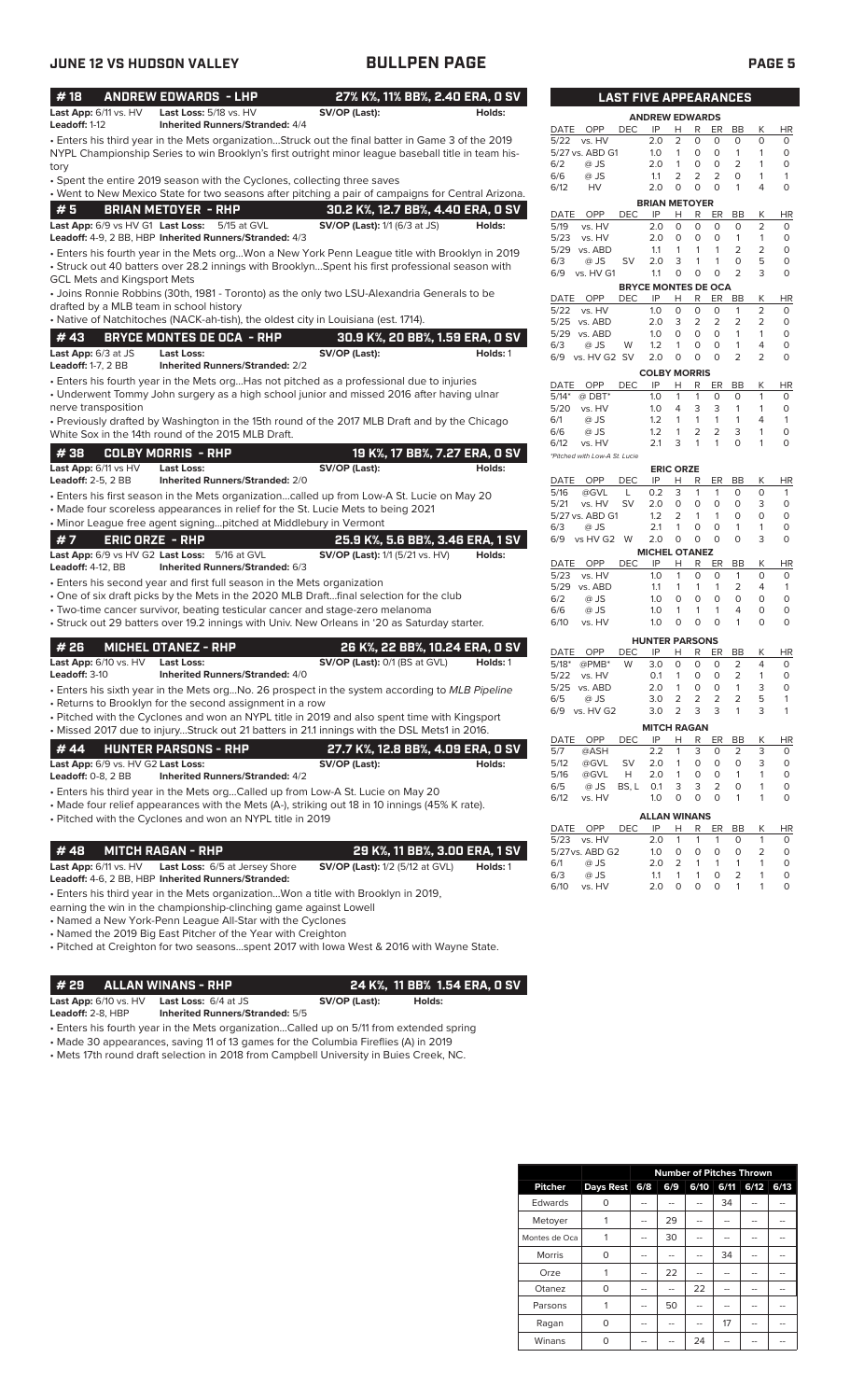### **JUNE 12 VS AND READ TO A VEH AND READ TO A VEH A VEH A VEH A VEH A VEH A VEH A VEH A VEH A VEH A VEH A VEH A VEH A**

| JUNE 12 VS HUDSON VALLEY                                                         |                                 | HIGH/LOV |
|----------------------------------------------------------------------------------|---------------------------------|----------|
|                                                                                  | <b>INDIVIDUAL BATTING HIGHS</b> |          |
|                                                                                  |                                 |          |
|                                                                                  |                                 |          |
|                                                                                  |                                 |          |
|                                                                                  |                                 |          |
|                                                                                  |                                 |          |
|                                                                                  |                                 |          |
|                                                                                  |                                 |          |
| Home Runs, Consecutive GamesThree games (Ronny Mauricio, 5/7-5/11)               |                                 |          |
|                                                                                  |                                 |          |
|                                                                                  |                                 |          |
|                                                                                  |                                 |          |
|                                                                                  |                                 |          |
| Most Strikeouts, Game 4 (5x, Anthony Walters, 5/27 G2 vs. Aberdeen)              |                                 |          |
|                                                                                  |                                 |          |
|                                                                                  |                                 |          |
| Most Stolen Bases, Game  1 (11x, last: Zach Ashford, 6/9 vs. Hudson Valley - G2) |                                 |          |
|                                                                                  | <b>TEAM BATTING HIGHS</b>       |          |
|                                                                                  |                                 |          |
|                                                                                  |                                 |          |
|                                                                                  |                                 |          |
|                                                                                  |                                 |          |
|                                                                                  |                                 |          |
|                                                                                  |                                 |          |
|                                                                                  |                                 |          |
|                                                                                  |                                 |          |
|                                                                                  |                                 |          |
|                                                                                  |                                 |          |
|                                                                                  |                                 |          |
|                                                                                  |                                 |          |
|                                                                                  |                                 |          |
|                                                                                  |                                 |          |
|                                                                                  |                                 |          |
|                                                                                  |                                 |          |
|                                                                                  |                                 |          |
|                                                                                  |                                 |          |
|                                                                                  |                                 |          |
|                                                                                  |                                 |          |
|                                                                                  |                                 |          |

### **FIELDING**

Most Errors, Team, Game...............................................................................6 (5/7 at Asheville) Most Errors, Individual, Game......................2 (6x, last: Brett Baty, 6/11 vs. Hudson Valley) Most Double Plays Turned, Nine-Inning Game.......................... 3 (5/19 vs. Hudson Valley) Consecutive Errorless Games, Team.

**C-** Senger (9), Uriarte (9), Alvarez (7), Mena (6) **STARTERS BY POSITION**

**1B-** Genord (24), Ritter (3), Winaker (2), Bohanek (2)

**2B-** Ritter (21), Walters (8), Tiberi (1), Struble (1)

**3B-** Baty (23), Tiberi (7), Bohanek (1)

**SS-** Mauricio (25), Walters (4), Bohanek (2)

**LF-** Duplantis (21), Tiberi (6), Winaker (1), Ashford (1), Struble (1), Bohanek (1)

**CF-** Hernandez (10), Mangum (8), Hernandez (8), Molina (5), Duplantis (5), Ota (2), Ash-

**RF-** Ashford (11), Molina (10), Winaker (4), Hernandez (4), Struble (1), Ota (1)

**DH-** Alvarez (7), Baty (5), Tiberi (3), Mauricio (3), Genord (2), Hernandez (2), Senger (2), Mena (2), Bohanek (2), Ritter (1), Mangum (1), Walters (1)

**STARTERS BY BATTING ORDER 1st -** Duplantis (26), Mangum (2), Struble (1), Ashford (1), Tiberi (1)

**2nd -** Bohanek (8), Ashford (5), Mangum (5), Mauricio (5), Winaker (4), Walters (2), Alvarez (2), Tiberi (1)

**3rd -** Mauricio (23), Baty (8)

ford (1)

**4th-** Baty (20), Ritter (6), Alvarez (4), Genord (1)

**5th-** Ritter (9), Alvarez (9), Senger (4), Genord (3), Ashford (3), Ota (2), Hernandez (1)

**6th-** Ritter (10), Genord (8), Senger (3), Hernandez (3), Winaker (2), Ota (1), Tiberi (1), Mena (1), Uriarte (1), Ashford (1)

**7th-** Genord (13), Tiberi (5), Senger (3), Uriarte (3), Ashford (2). Walters (2), Winaker (1), Mena (1), Hernandez (1)

**8th-** Hernandez (8), Tiberi (8), Walters (4), Mena (4), Uriarte (3), Senger (1), Genord (1), Molina (1), Ashford (1)

**9th-** Molina (14), Walters (5), Hernandez (3), Mangum (2), Uriarte (2), Struble (2), Mena (2), Tiberi (1)

|             | <b>CATCHERS STEALING</b> |     |     |      | <b>MULTI-RUN INNINGS</b> |                   |
|-------------|--------------------------|-----|-----|------|--------------------------|-------------------|
| <b>Name</b> | CS                       | АТТ | PCT | Runs | <b>Times</b>             | Last              |
| Alvarez     |                          | 13  | 8%  | 6    |                          | 7th, 5/20 vs. HV  |
| Mena        |                          | 3   | 0%  | 5    |                          | 6th, 5/20 vs. HV  |
| Senger      |                          | 10  | 20% | 3    | 14                       | 4th, 6/9 vs HV G1 |
| Uriarte     | 6                        | 13  | 55% |      | 18                       | 6th, 6/6 at JS    |
| Team        |                          | 41  | 22% |      |                          |                   |

|                  |                                           | פ  | a  | 4  | Б. | Æ  | $\overline{7}$    | -8 |     | <b>9 10+ TOTALS</b> |
|------------------|-------------------------------------------|----|----|----|----|----|-------------------|----|-----|---------------------|
| <b>OPPONENTS</b> | 18   24   26   31   13   17   10   28   6 |    |    |    |    |    |                   |    | - 3 | 168                 |
| <b>BKLYN</b>     | 22                                        | 10 | 11 | 17 | 13 | 17 | $16$   $\sqrt{ }$ | 17 |     | 136                 |

| INDIVIDUAL PITCHING HIGHS                                                            |
|--------------------------------------------------------------------------------------|
|                                                                                      |
|                                                                                      |
| Most Home Runs Allowed, Game 4 (2x, Jose Butto, 6/6 at Jersey Shore)                 |
| Most Strikeouts, Game, Starter8 (3x, last: Justin Lasko, 6/9 vs. Hudson Valley - G1) |
| Most Strikeouts, Game, Reliever……………………5 (2x, Hunter Parsons, 6/5 at Jersey Shore)   |
|                                                                                      |
|                                                                                      |
|                                                                                      |
| Most Innings Pitched, Game 6 (2x, last: Cam Opp 6/10 vs. Hudson Valley)              |
| Most Innings Pitched, Reliever  3.0 (3x, Hunter Parsons, 6/5 at Jersey Shore)        |
|                                                                                      |
|                                                                                      |
|                                                                                      |

| <b>TEAM PITCHING HIGHS</b>                                                |  |
|---------------------------------------------------------------------------|--|
|                                                                           |  |
|                                                                           |  |
|                                                                           |  |
|                                                                           |  |
|                                                                           |  |
| Most Consecutive Scoreless Innings 10 (5/19-5/20 vs. Hudson Valley)       |  |
|                                                                           |  |
|                                                                           |  |
|                                                                           |  |
|                                                                           |  |
|                                                                           |  |
|                                                                           |  |
| Most Walks Allowed, Extra Innings 2 (5/23 vs. Hudson Valley - 12 innings) |  |
|                                                                           |  |
|                                                                           |  |
| Most Pitchers Used, Extra Innings 5 (5/23 vs. Hudson Valley - 12 innings) |  |

|                      |                                      |                             | <b>TEAM MISCELLANEOUS</b>                                                        |  |
|----------------------|--------------------------------------|-----------------------------|----------------------------------------------------------------------------------|--|
|                      |                                      |                             |                                                                                  |  |
|                      |                                      |                             | Longest Game, Time, Extra-Inning Game 3:24 (5/23 vs. Hudson Valley - 12 innings) |  |
|                      |                                      |                             | Shortest Game, Time, Nine-Inning Game  2:20 (5/18 vs. Hudson Valley)             |  |
|                      |                                      |                             |                                                                                  |  |
|                      |                                      |                             |                                                                                  |  |
|                      |                                      |                             |                                                                                  |  |
|                      |                                      |                             |                                                                                  |  |
|                      |                                      |                             |                                                                                  |  |
|                      |                                      |                             |                                                                                  |  |
|                      |                                      |                             |                                                                                  |  |
|                      |                                      |                             |                                                                                  |  |
|                      |                                      |                             |                                                                                  |  |
| <b>NAME</b>          | OUTFIELD ASSISTS (7)<br><b>TOTAL</b> | (LAST)                      | <b>RECORD BREAKDOWN</b>                                                          |  |
|                      |                                      |                             |                                                                                  |  |
| Duplantis<br>Ashford | 4<br>1                               | 5/13 at GVL<br>5/25 vs. ABD |                                                                                  |  |
| Molina               | 1                                    | 5/21 vs. HV                 |                                                                                  |  |
| Winaker              | 1                                    | 5/6 at ASH                  |                                                                                  |  |
|                      |                                      |                             |                                                                                  |  |
|                      |                                      |                             |                                                                                  |  |
|                      |                                      |                             |                                                                                  |  |
|                      |                                      |                             |                                                                                  |  |
|                      |                                      |                             |                                                                                  |  |
|                      | UNIFORM RECORDS                      |                             |                                                                                  |  |
|                      |                                      |                             |                                                                                  |  |
| <b>Home White</b>    |                                      | $0 - 2$                     |                                                                                  |  |
| <b>Road Gray</b>     |                                      | $6-11$                      |                                                                                  |  |
|                      |                                      |                             |                                                                                  |  |
|                      | <b>Championship Gold</b>             | $4-6$                       |                                                                                  |  |
|                      |                                      |                             |                                                                                  |  |
|                      |                                      |                             |                                                                                  |  |
|                      |                                      |                             |                                                                                  |  |
|                      |                                      |                             | Do Not Allow a Home Run5-4                                                       |  |
|                      |                                      |                             |                                                                                  |  |
|                      |                                      |                             | Opponent Hits More HRs1-13                                                       |  |
|                      |                                      |                             |                                                                                  |  |
|                      |                                      |                             |                                                                                  |  |
|                      |                                      |                             |                                                                                  |  |
|                      |                                      |                             |                                                                                  |  |
|                      |                                      |                             |                                                                                  |  |
|                      |                                      |                             |                                                                                  |  |
|                      |                                      |                             |                                                                                  |  |
|                      |                                      |                             | Opponent Scores First5-13                                                        |  |
|                      |                                      |                             |                                                                                  |  |
|                      |                                      |                             |                                                                                  |  |
|                      |                                      |                             |                                                                                  |  |
|                      |                                      |                             |                                                                                  |  |
|                      |                                      |                             |                                                                                  |  |
|                      |                                      |                             | First Game of Series 3-3                                                         |  |
|                      |                                      |                             |                                                                                  |  |
|                      |                                      |                             | Last Game of Series  2-2                                                         |  |
|                      |                                      |                             |                                                                                  |  |
|                      |                                      |                             |                                                                                  |  |
|                      | <b>EJECTIONS</b>                     |                             |                                                                                  |  |
| Name                 | <b>Umpire</b>                        | Date                        |                                                                                  |  |
|                      |                                      |                             |                                                                                  |  |

| <b>MISC. WINS</b>                      |  |
|----------------------------------------|--|
| Come from Behind Wins 5 (6/9 v. HV G2) |  |
| Wins in Last At-Bat 1 (5/23 vs. HV)    |  |
| Walk-off Wins  1(5/23 vs. HV)          |  |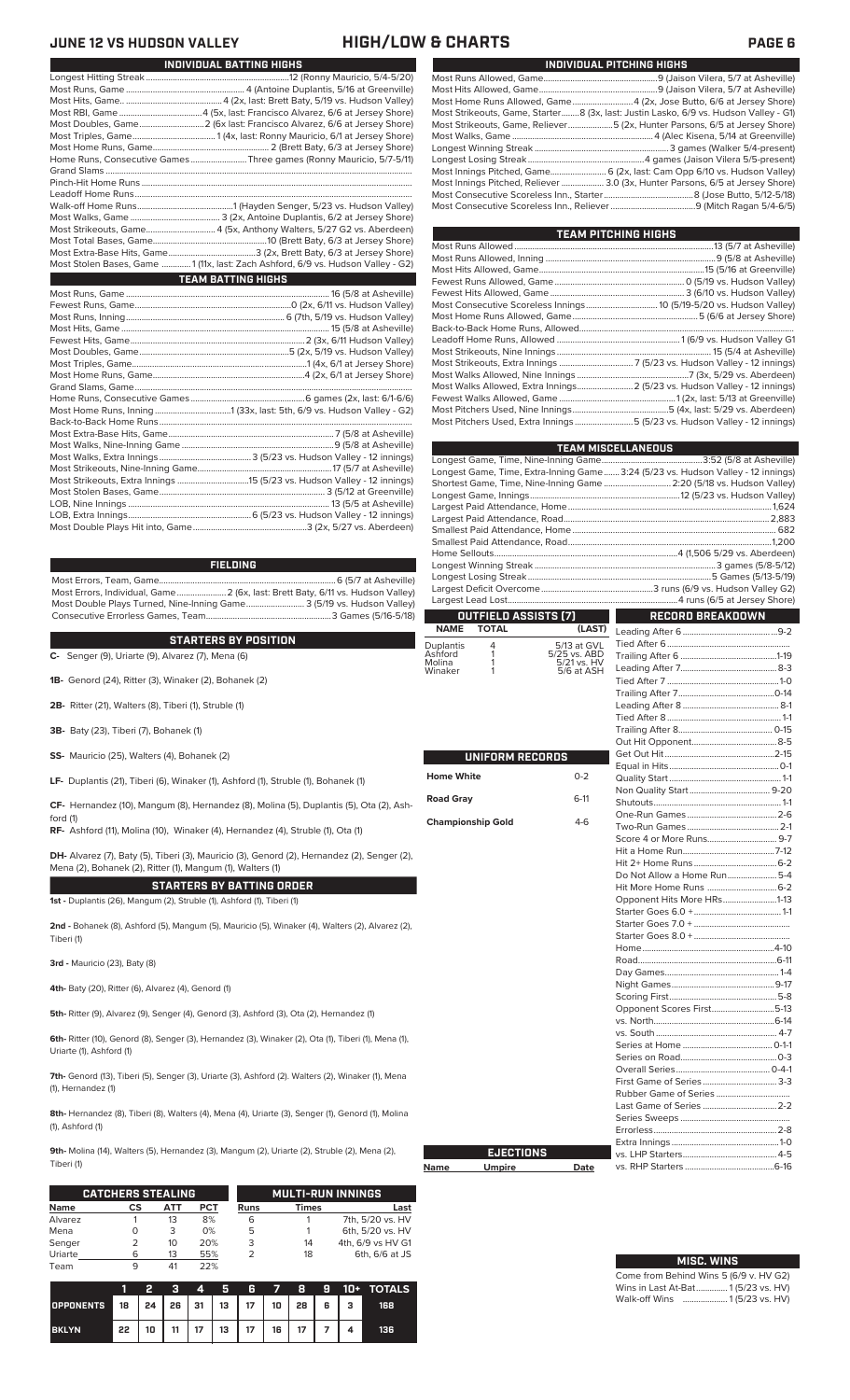7/11 57 at Hudson Valley 4:35 p.m.

### **JUNE 12 VS HUDSON VALLEY GAME BY GAME RESULTS PAGE 7**

|              | <b>GAME-BY-GAME RESULTS</b> |                                              |                        |                |                  |                   |                  |                                                                         |                                          |                             |              |                   |
|--------------|-----------------------------|----------------------------------------------|------------------------|----------------|------------------|-------------------|------------------|-------------------------------------------------------------------------|------------------------------------------|-----------------------------|--------------|-------------------|
| <b>DATE</b>  | GM#                         | <b>OPPONENT</b>                              | W-L/TIME SCORE         |                | <b>RECORD</b>    | POSITION          | GA/GB            | <b>WINNING PITCHER</b>                                                  | <b>LOSING PITCHER</b>                    | <b>SAVE</b>                 | <b>TIME</b>  | <b>ATTENDANCE</b> |
| 5/4          | $\mathbf{1}$                | at Asheville                                 | W                      | $8 - 2$        | $1 - 0$          | T <sub>1st</sub>  | $+1$             | Josh Walker (1-0)                                                       | Blair Henley (0-1)                       |                             | 3:16         | 1,200             |
| 5/5          | $\overline{2}$              | at Asheville                                 | L                      | $6-1$          | $1 - 1$          | T <sub>2</sub> nd | $-1$             | Chandler Casey (1-0)                                                    | Jose Butto (1-0)                         |                             | 3:26         | 1,200             |
| 5/6          | 3                           | at Asheville                                 | L                      | $11 - 4$       | $1 - 2$          | T3rd              | $-2$             | Matt Ruppenthal (1-0)                                                   | Oscar Rojas (0-1)                        |                             | 3:10         | 1,200             |
| 5/7          | 4                           | at Asheville                                 | L                      | $13 - 7$       | $1 - 3$          | T3rd              | $-3$             | R.J. Freure (1-0)                                                       | Jaison Vilera (0-1)                      |                             | 3:44         | 1,200             |
| 5/8          | 5                           | at Asheville                                 | W                      | $16-12$        | $2 - 3$          | T3rd              | $-3$             | Alec Kisena (1-0)                                                       | Juan Pablo Lopez (1-0)                   |                             | 3:52         | 1,200             |
| 5/9          |                             | at Asheville                                 |                        |                |                  |                   |                  | Cancelled due to non-COVID-related illness                              |                                          |                             |              |                   |
| 5/10         |                             | OFF DAY                                      |                        |                |                  |                   |                  |                                                                         |                                          |                             |              |                   |
| 5/11         | 6                           | at Greenville                                | W                      | $6-1$          | $3-3$            | 2 <sub>nd</sub>   | $-2.5$           | Josh Walker (2-0)                                                       | Jay Groome (0-2)                         |                             | 3:00         | 1,995             |
| 5/12         | $\overline{7}$              | at Greenville                                | W                      | $3-2$          | $4 - 3$          | 2 <sub>nd</sub>   | $-1.5$           | Brian Metoyer (1-0)                                                     | Yusniel Padron-Artilles (0-2)            | Mitch Ragan (1)             | 3:14         | 1,819             |
| 5/13         | 8                           | at Greenville                                | L                      | $8-2$          | $4 - 4$          | 2 <sub>nd</sub>   | $-2.5$           | Chris Murphy (1-1)                                                      | Oscar Rojas (0-2)                        |                             | 3:21         | 2,485             |
| 5/14<br>5/15 | 9<br>10                     | at Greenville<br>at Greenville               | L<br>L                 | $5-1$<br>$8-4$ | $4 - 5$<br>$4-6$ | 4th<br>4th        | $-2.5$<br>$-3.5$ | Brayan Bello (2-0)<br>Yorvin Pantoja (1-0)                              | Alec Kisena (1-1)<br>Brian Metoyer (1-1) |                             | 2:54         | 2,732<br>2,883    |
| 5/16         | 11                          | at Greenville                                | L                      | $10-9$         | $4 - 7$          | 4th               | $-3.5$           | Jake Wallace (1-0)                                                      | Eric Orze (0-1)                          |                             | 2:52<br>3:09 | 2,818             |
| 5/17         |                             | OFF DAY                                      |                        |                |                  |                   |                  |                                                                         |                                          |                             |              |                   |
| 5/18         | 12                          | <b>Hudson Valley</b>                         | L                      | $4-3$          | $4-8$            | 5th               | $-4.5$           | Zach Greene (1-1)                                                       | Andrew Edwards (0-1)                     |                             | 2:29         | 1,315             |
| 5/19         | 13                          | <b>Hudson Valley</b>                         | W                      | 14-0           | $5-8$            | 5th               | $-3.5$           | Allan Winans (1-0)                                                      | Jhony Brito (0-1)                        |                             | 3:01         | 810               |
| 5/20         | 14                          | <b>Hudson Valley</b>                         | L                      | $6-1$          | $5-9$            | 5th               | $-3.5$           | Luis Medina (2-0)                                                       | Jaison Vilera (0-2)                      |                             | 2:42         | 682               |
| 5/21         | 15                          | <b>Hudson Valley</b>                         | W                      | 4-1            | $6-9$            | 5th               | $-3.5$           | Josh Walker (3-0)                                                       | Josh Maciejewski (2-1)                   | Eric Orze (1)               | 2:33         | 998               |
| 5/22         | 16                          | <b>Hudson Valley</b>                         | L                      | $5-3$          | 6-10             | 5th               | $-4.5$           | Ken Waldichuk (1-0)                                                     | Cam Opp (0-1)                            |                             | 3:14         | 1,624             |
| 5/23         | 17                          | <b>Hudson Valley</b>                         | W                      | $6-5(12)$      | $7-10$           | 5th               | $-3.5$           | Josh Hejka (1-0)                                                        | Zach Greene (1-2)                        |                             | 3:24         | 1,261             |
| 5/24         |                             | OFF DAY                                      |                        |                |                  |                   |                  |                                                                         |                                          |                             |              |                   |
| 5/25         | 18                          | Aberdeen                                     | L                      | $8-1$          | $7 - 11$         | 5th               | $-4.5$           | Drew Rom (2-0)                                                          | Oscar Rojas (0-3)                        |                             | 2:52         | 861               |
| 5/26         | 19                          | Aberdeen                                     |                        |                |                  |                   |                  | 5/26 game postponed due to rain, makeup scheduled for doubleheader 5/27 |                                          |                             |              |                   |
| 5/27         | 19                          | Aberdeen                                     | L                      | $6-2(7)$       | $7-12$           | 5th               | $-5.5$           | Grayson Rodriguez (3-0)                                                 | Jaison Vilera (0-3)                      |                             | 2:14         |                   |
|              | 20                          | Aberdeen                                     | L                      | $10-1(7)$      | $7-13$           | 5th               | $-6.5$           | Morgan McSweeney (2-0)                                                  | Cam Opp (0-2)                            |                             | 2:37         | 926               |
| 5/28         | 21                          | Aberdeen                                     |                        |                |                  |                   |                  | 5/28 game postponed due to rain, makeup scheduled for doubleheader 8/25 |                                          |                             |              |                   |
| 5/29         | 21                          | Aberdeen                                     | L                      | $4 - 1$        | $7 - 14$         | 5th               | $-7.5$           | <b>Garrett Stallings (3-1)</b>                                          | Alec Kisena (1-2)                        | <b>Connor Gillispie (1)</b> | 2:52         | 1,509             |
| 5/30         | 22                          | Aberdeen                                     |                        |                |                  |                   |                  | 5/30 game posted to a later date to be determined                       |                                          |                             |              |                   |
| 5/31         |                             | OFF DAY                                      |                        |                |                  |                   |                  | MAY [7-14]                                                              |                                          |                             |              |                   |
| 6/1          | 22                          | at Jersey Shore                              | W                      | $11 - 5$       | $8-14$           | T4th              | $-7.5$           | Jose Butto (1-1)                                                        | Josh Hendrickson (0-1)                   |                             | 3:03         | 2,077             |
| 6/2          | 23                          | at Jersey Shore                              | L                      | $4-1$          | $8 - 15$         | 5th               | $-8.5$           | Carlo Reyes (1-0)                                                       | Justin Lasko (0-1)                       | Blake Brown (1)             | 2:44         | 1,591             |
| 6/3          | 24                          | at Jersey Shore                              | W                      | $6 - 4$        | $9 - 15$         | 4th               | $-8.5$           | Bryce Montes de Oca (1-0)                                               | Jack Perkins (0-1)                       | Brian Metoyer (1)           | 3:15         | 1,473             |
| 6/4          | 25                          | at Jersey Shore                              | L                      | $5-4(7)$       | $9-16$           | 5th               | $-9.0$           | Aneurys Zabala (2-2)                                                    | Allan Winans (1-1)                       |                             | 2:12         | 2,399             |
| 6/5          | 26                          | at Jersey Shore                              | L                      | $5 - 4$        | $9 - 17$         | 5th               | $-9.0$           | Mike Adams (1-1)                                                        | Mitch Ragan (0-1)                        |                             | 2:36         | 2,122             |
| 6/6          | 27                          | at Jersey Shore                              | L                      | $11-6$         | $9-18$           | 5th               | $-9.5$           | Nick Lackney (1-0)                                                      | Jose Butto (1-2)                         |                             | 3:31         | 2,041             |
| 6/7          |                             | OFF DAY                                      |                        |                |                  |                   |                  |                                                                         |                                          |                             |              |                   |
| 6/9          | 28                          | <b>Hudson Valley</b>                         | L                      | $3-2(7)$       | $9-19$           | 5th               | $-10.5$          | Tanner Myatt (1-0)                                                      | Justin Lasko (0-2)                       | Justin Wilson (1)           | 2:22         |                   |
|              | 29                          | <b>Hudson Valley</b>                         | W                      | $5-3(7)$       | $10-19$          | 5th               | $-9.5$           | Eric Orze (1-1)                                                         | Luis Medina (2-1)                        | Bryce Montes de Oca (1)     | 2:02         | 1,211             |
| 6/10         | 30                          | <b>Hudson Valley</b>                         | г                      | $1-0$          | 10-20            | 5th               | $-9.5$           | <b>Barrett Loseke (2-1)</b>                                             | Cam Opp (0-3)                            | Zach Greene (1)             | 2:37         | 1,396             |
| 6/11<br>6/12 | 31<br>32                    | <b>Hudson Valley</b><br><b>Hudson Valley</b> | г<br>4:00 p.m.         | 8-0            | $10 - 21$        | 5th               | $-9.5$           | Ken Waldichuk (2-0)                                                     | Jaison Vilera (0-4)                      |                             | 3:06         | 1,597             |
| 6/13         | 33                          | <b>Hudson Valley</b>                         | 1:00 p.m.              |                |                  |                   |                  |                                                                         |                                          |                             |              |                   |
| 6/14         |                             | OFF DAY                                      |                        |                |                  |                   |                  |                                                                         |                                          |                             |              |                   |
| 6/15         | 34                          | at Wilmington                                | 7:05 p.m.              |                |                  |                   |                  |                                                                         |                                          |                             |              |                   |
| 6/16         | 35                          | at Wilmington                                | 7:05 p.m.              |                |                  |                   |                  |                                                                         |                                          |                             |              |                   |
| 6/17         | 36                          | at Wilmington                                | 7:05 p.m.              |                |                  |                   |                  |                                                                         |                                          |                             |              |                   |
| 6/18         | 37                          | at Wilmington                                | 7:05 p.m.              |                |                  |                   |                  |                                                                         |                                          |                             |              |                   |
| 6/19         | 38                          | at Wilmington                                | 6:05 p.m.              |                |                  |                   |                  |                                                                         |                                          |                             |              |                   |
| 6/20         | 39                          | at Wilmington                                | 1:05 p.m.              |                |                  |                   |                  |                                                                         |                                          |                             |              |                   |
| 6/21         | 40                          | OFF DAY                                      |                        |                |                  |                   |                  |                                                                         |                                          |                             |              |                   |
| 6/22<br>6/23 | 41                          | <b>Jersey Shore</b><br><b>Jersey Shore</b>   | 6:30 p.m.<br>6:30 p.m. |                |                  |                   |                  |                                                                         |                                          |                             |              |                   |
| 6/24         | 42                          | <b>Jersey Shore</b>                          | 6:30 p.m.              |                |                  |                   |                  |                                                                         |                                          |                             |              |                   |
| 6/25         | 43                          | <b>Jersey Shore</b>                          | 7:00 p.m.              |                |                  |                   |                  |                                                                         |                                          |                             |              |                   |
| 6/26         | 44                          | <b>Jersey Shore</b>                          | 6:00 p.m.              |                |                  |                   |                  |                                                                         |                                          |                             |              |                   |
| 6/27         | 45                          | <b>Jersey Shore</b>                          | 4:00 p.m.              |                |                  |                   |                  |                                                                         |                                          |                             |              |                   |
| 6/28         |                             | OFF DAY                                      |                        |                |                  |                   |                  |                                                                         |                                          |                             |              |                   |
| 6/29         | 46                          | at Aberdeen                                  | 7:05 p.m.              |                |                  |                   |                  |                                                                         |                                          |                             |              |                   |
| 6/30         | 47                          | at Aberdeen                                  | 7:05 p.m.              |                |                  |                   |                  |                                                                         |                                          |                             |              |                   |
|              |                             |                                              |                        |                |                  |                   |                  | <b>JUNE [3-7]</b>                                                       |                                          |                             |              |                   |
| 7/1          | 48                          | at Aberdeen                                  | 7:05 p.m.              |                |                  |                   |                  |                                                                         |                                          |                             |              |                   |
| 7/2          | 49<br>50                    | at Aberdeen<br>at Aberdeen                   | 7:05 p.m.              |                |                  |                   |                  |                                                                         |                                          |                             |              |                   |
| 7/3<br>7/4   | 51                          | at Aberdeen                                  | 6:05 pm.<br>2:05 p.m.  |                |                  |                   |                  |                                                                         |                                          |                             |              |                   |
| 7/5          |                             | OFF DAY                                      |                        |                |                  |                   |                  |                                                                         |                                          |                             |              |                   |
| 7/6          | 52                          | at Hudson Valley                             | 7:05 p.m.              |                |                  |                   |                  |                                                                         |                                          |                             |              |                   |
| 7/7          | 53                          | at Hudson Valley                             | 7:05 p.m.              |                |                  |                   |                  |                                                                         |                                          |                             |              |                   |
| 7/8          | 54                          | at Hudson Valley                             | 7:05 p.m.              |                |                  |                   |                  |                                                                         |                                          |                             |              |                   |
| 7/9          | 55                          | at Hudson Valley                             | 7:05 p.m.              |                |                  |                   |                  |                                                                         |                                          |                             |              |                   |
| 7/10         | 56                          | at Hudson Valley 6:05 p.m.                   |                        |                |                  |                   |                  |                                                                         |                                          |                             |              |                   |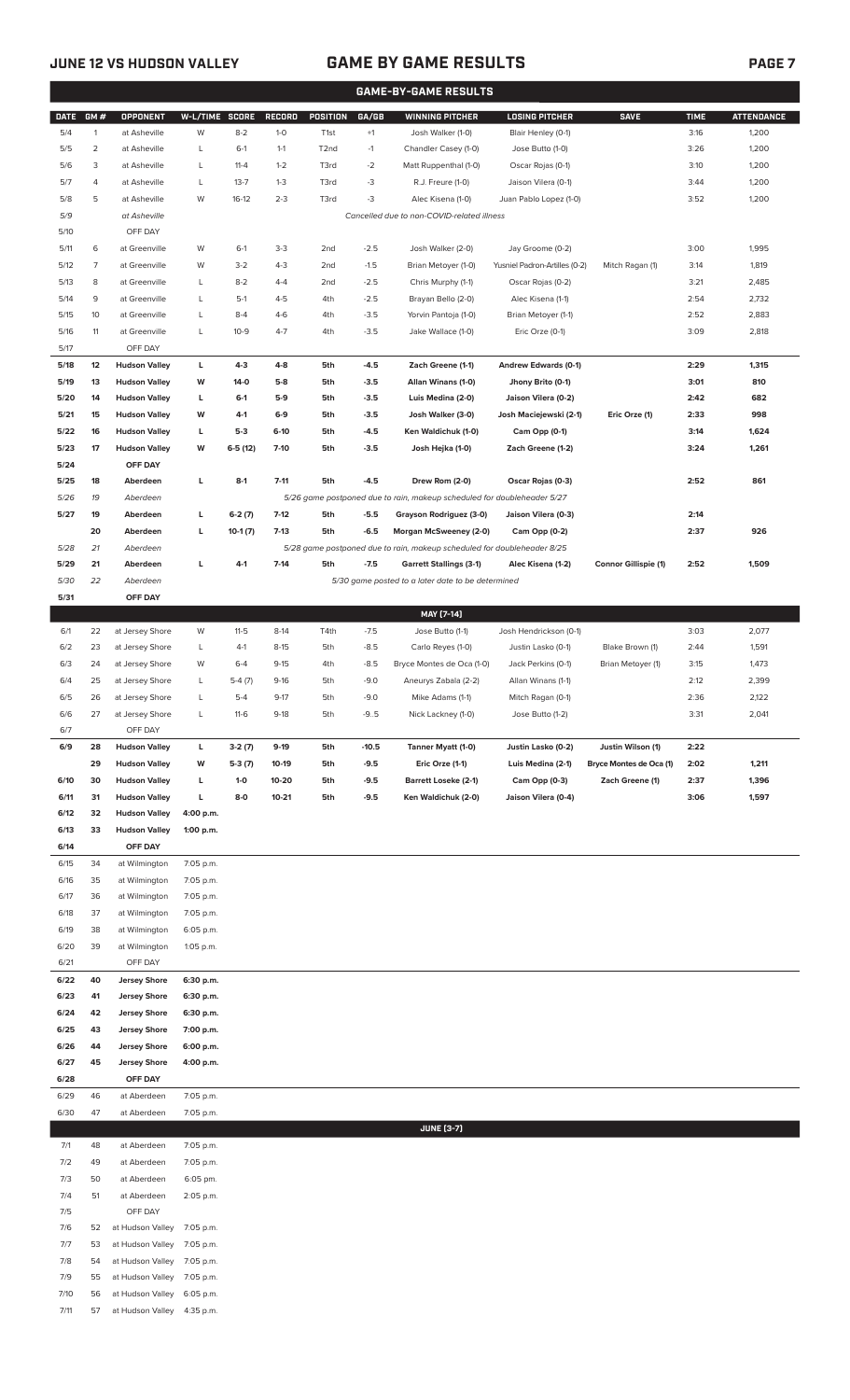### **JUNE 12 VS HUDSON VALLEY GAME-BY-GAME PAGE 8**

| <b>DATE</b> | GM# | OPPONENT                   | W-L/TIME SCORE | RECORD<br>POSITION<br>GA/GB | <b>WINNING PITCHER</b> | <b>LOSING PITCHER</b> | <b>SAVE</b> | <b>TIME</b> | <b>ATTENDANCE</b> |
|-------------|-----|----------------------------|----------------|-----------------------------|------------------------|-----------------------|-------------|-------------|-------------------|
| 7/12        |     | OFF DAY                    |                |                             |                        |                       |             |             |                   |
| 7/13        | 59  | <b>Jersey Shore</b>        | 6:30 p.m.      |                             |                        |                       |             |             |                   |
| 7/14        | 60  | <b>Jersey Shore</b>        | 6:30 p.m.      |                             |                        |                       |             |             |                   |
|             |     |                            |                |                             |                        |                       |             |             |                   |
| 7/15        | 61  | <b>Jersey Shore</b>        | 6:30 p.m.      |                             |                        |                       |             |             |                   |
| 7/16        | 62  | <b>Jersey Shore</b>        | 7:00 p.m.      |                             |                        |                       |             |             |                   |
| 7/17        | 63  | <b>Jersey Shore</b>        | 6:00 p.m.      |                             |                        |                       |             |             |                   |
| 7/18        | 64  | <b>Jersey Shore</b>        | 4:00 p.m.      |                             |                        |                       |             |             |                   |
| 7/19        |     | OFF DAY                    |                |                             |                        |                       |             |             |                   |
| 7/20        | 65  | Wilmington                 | 6:30 p.m.      |                             |                        |                       |             |             |                   |
| 7/21        | 66  | Wilmington                 | 6:30 p.m.      |                             |                        |                       |             |             |                   |
| 7/22        | 67  | Wilmington                 | 6:30 p.m.      |                             |                        |                       |             |             |                   |
|             |     |                            |                |                             |                        |                       |             |             |                   |
| 7/23        | 68  | Wilmington                 | 7:00 p.m.      |                             |                        |                       |             |             |                   |
| 7/24        | 69  | Wilmington                 | 6:00 p.m.      |                             |                        |                       |             |             |                   |
| 7/25        | 70  | Wilmington                 | 4:00 p.m.      |                             |                        |                       |             |             |                   |
| 7/26        |     | OFF DAY                    |                |                             |                        |                       |             |             |                   |
| 7/27        | 71  | at Jersey Shore            | 7:05 p.m.      |                             |                        |                       |             |             |                   |
| $7/28$      | 72  | at Jersey Shore            | 7:05 p.m.      |                             |                        |                       |             |             |                   |
| 7/29        | 73  | at Jersey Shore            | 7:05 p.m.      |                             |                        |                       |             |             |                   |
| 7/30        |     |                            |                |                             |                        |                       |             |             |                   |
|             | 74  | at Jersey Shore            | 7:05 p.m.      |                             |                        |                       |             |             |                   |
| 7/31        | 75  | at Jersey Shore            | 7:05 p.m.      |                             |                        |                       |             |             |                   |
|             |     |                            |                |                             | JULY (0-0)             |                       |             |             |                   |
| 8/1         | 76  | at Jersey Shore            | 1:05 p.m.      |                             |                        |                       |             |             |                   |
| 8/2         |     | OFF DAY                    |                |                             |                        |                       |             |             |                   |
| 8/3         | 77  | <b>Hudson Valley</b>       | 6:30 p.m.      |                             |                        |                       |             |             |                   |
| 8/4         | 78  | <b>Hudson Valley</b>       | 6:30 p.m.      |                             |                        |                       |             |             |                   |
| 8/5         | 79  | <b>Hudson Valley</b>       | 6:30 p.m.      |                             |                        |                       |             |             |                   |
|             |     |                            |                |                             |                        |                       |             |             |                   |
| 8/6         | 80  | <b>Hudson Valley</b>       | 7:00 p.m.      |                             |                        |                       |             |             |                   |
| 8/7         | 81  | <b>Hudson Valley</b>       | 6:00 p.m.      |                             |                        |                       |             |             |                   |
| 8/8         | 82  | <b>Hudson Valley</b>       | 4:00 p.m.      |                             |                        |                       |             |             |                   |
| 8/9         |     | OFF DAY                    |                |                             |                        |                       |             |             |                   |
| 8/10        | 83  | at Wilmington              | 7:05 p.m.      |                             |                        |                       |             |             |                   |
| 8/11        | 84  | at Wilmington              | 7:05 p.m.      |                             |                        |                       |             |             |                   |
| 8/12        | 85  | at Wilmington              | 7:05 p.m.      |                             |                        |                       |             |             |                   |
| 8/13        | 86  | at Wilmington              | 7:05 p.m.      |                             |                        |                       |             |             |                   |
|             |     |                            |                |                             |                        |                       |             |             |                   |
| 8/14        | 87  | at Wilmington              | 6:05 p.m.      |                             |                        |                       |             |             |                   |
| 8/15        | 88  | at Wilmington              | 1:05 p.m.      |                             |                        |                       |             |             |                   |
| 8/16        |     | OFF DAY                    |                |                             |                        |                       |             |             |                   |
| 8/17        | 89  | at Hudson Valley 7:05 p.m. |                |                             |                        |                       |             |             |                   |
| 8/18        | 90  | at Hudson Valley           | 7:05 p.m.      |                             |                        |                       |             |             |                   |
| 8/19        | 91  | at Hudson Valley           | 7:05 p.m.      |                             |                        |                       |             |             |                   |
| 8/20        | 92  | at Hudson Valley           | 7:05 p.m.      |                             |                        |                       |             |             |                   |
| 8/21        | 93  | at Hudson Valley           | 6:05 p.m.      |                             |                        |                       |             |             |                   |
|             |     |                            |                |                             |                        |                       |             |             |                   |
| 8/22        | 94  | at Hudson Valley           | 4:35 p.m.      |                             |                        |                       |             |             |                   |
| 8/23        |     | OFF DAY                    |                |                             |                        |                       |             |             |                   |
| 8/24        | 95  | Aberdeen                   | 6:30 p.m.      |                             |                        |                       |             |             |                   |
| 8/25        | 96  | Aberdeen                   | 5:00 p.m.      |                             |                        |                       |             |             |                   |
|             | 97  | Aberdeen                   | DH             |                             |                        |                       |             |             |                   |
| 8/26        | 98  | Aberdeen                   | 6:30 p.m.      |                             |                        |                       |             |             |                   |
| 8/27        | 99  | Aberdeen                   | 7:00 p.m.      |                             |                        |                       |             |             |                   |
| 8/28        | 100 | Aberdeen                   | 6:00 p.m.      |                             |                        |                       |             |             |                   |
|             |     |                            |                |                             |                        |                       |             |             |                   |
| 8/29        | 101 | Aberdeen                   | 4:00 p.m.      |                             |                        |                       |             |             |                   |
| 8/30        |     | OFF DAY                    |                |                             |                        |                       |             |             |                   |
| 8/31        | 102 | Wilmington                 | 6:30 p.m.      |                             |                        |                       |             |             |                   |
|             |     |                            |                |                             | AUGUST (0-0)           |                       |             |             |                   |
| 9/1         | 103 | Wilmington                 | 6:30 p.m.      |                             |                        |                       |             |             |                   |
| 9/2         | 104 | Wilmington                 | 6:30 p.m.      |                             |                        |                       |             |             |                   |
| 9/3         | 105 | Wilmington                 | 7:00 p.m.      |                             |                        |                       |             |             |                   |
| 9/4         | 106 | Wilmington                 | 6:00 p.m.      |                             |                        |                       |             |             |                   |
|             |     |                            |                |                             |                        |                       |             |             |                   |
| 9/5         | 107 | Wilmington                 | 4:00 p.m.      |                             |                        |                       |             |             |                   |
| 9/6         |     | OFF DAY                    |                |                             |                        |                       |             |             |                   |
| 9/7         | 108 | at Hudson Valley           | 7:05 p.m.      |                             |                        |                       |             |             |                   |
| 9/8         | 109 | at Hudson Valley           | 7:05 p.m.      |                             |                        |                       |             |             |                   |
| 9/9         | 110 | at Hudson Valley           | 7:05 p.m.      |                             |                        |                       |             |             |                   |
| 9/10        | 111 | at Hudson Valley           | 7:05 p.m.      |                             |                        |                       |             |             |                   |
| 9/11        | 112 | at Hudson Valley           | 6:05 p.m.      |                             |                        |                       |             |             |                   |
| 9/12        | 113 | at Hudson Valley           | 4:35 p.m.      |                             |                        |                       |             |             |                   |
|             |     |                            |                |                             |                        |                       |             |             |                   |
| 9/13        |     | OFF DAY                    |                |                             |                        |                       |             |             |                   |
| 9/14        | 114 | <b>Jersey Shore</b>        | 6:30 p.m.      |                             |                        |                       |             |             |                   |
| 9/15        | 115 | <b>Jersey Shore</b>        | 6:30 p.m.      |                             |                        |                       |             |             |                   |
| 9/16        | 116 | <b>Jersey Shore</b>        | 6:30 p.m.      |                             |                        |                       |             |             |                   |
| 9/17        | 117 | <b>Jersey Shore</b>        | 7:00 p.m.      |                             |                        |                       |             |             |                   |
| 9/18        | 118 | <b>Jersey Shore</b>        | 4:00 p.m.      |                             |                        |                       |             |             |                   |
| 9/19        | 119 | <b>Jersey Shore</b>        | 1:00 p.m.      |                             |                        |                       |             |             |                   |
|             |     |                            |                |                             |                        |                       |             |             |                   |

**SEPTEMBER (0-0)**